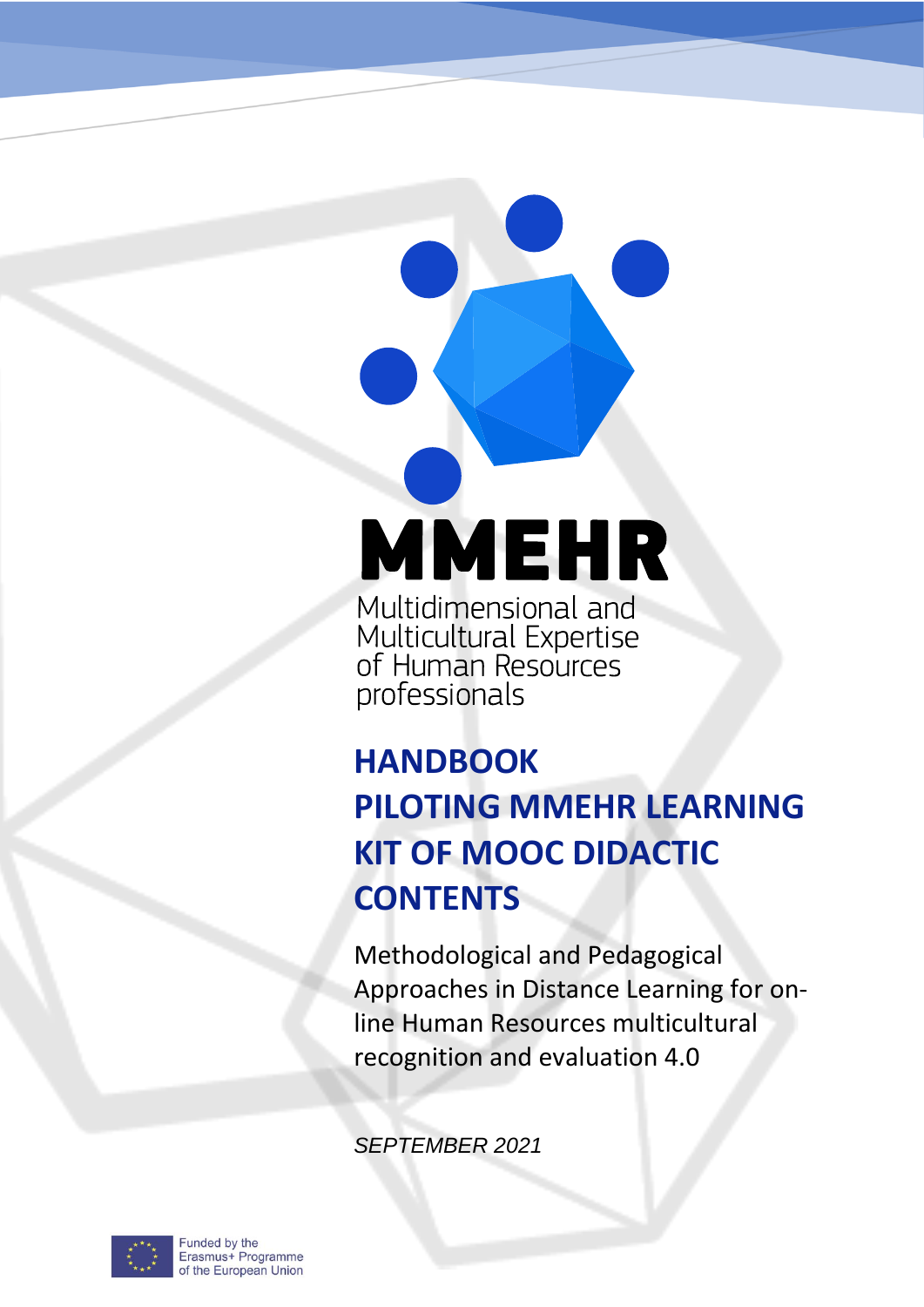

Funded by the<br>Erasmus+ Programme<br>of the European Union

The European Commission's support for the production of this publication does not constitute an endorsement of the contents, which reflect the views only of the authors, and the Commission cannot be held responsible for any use which may be made of the information contained therein.

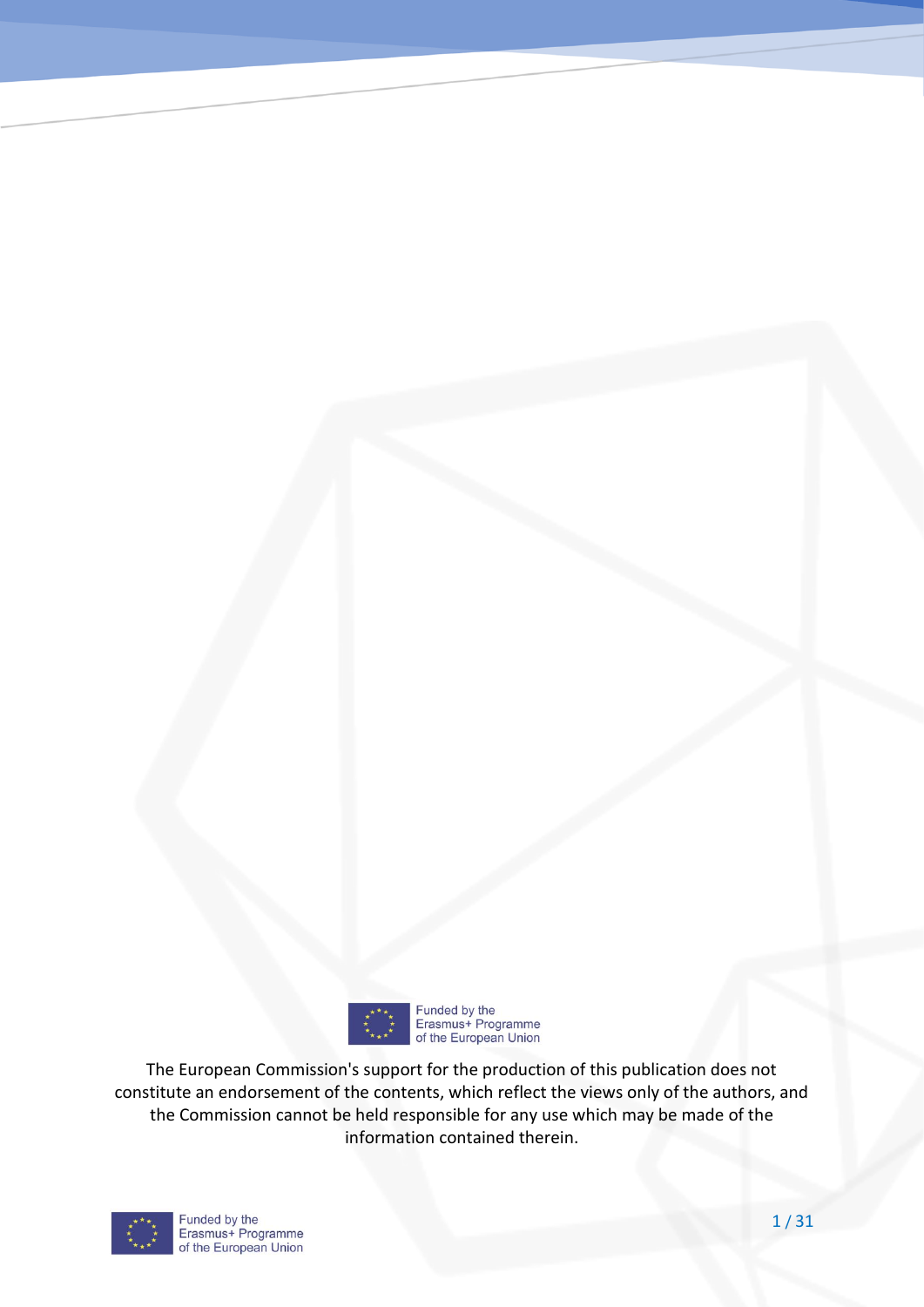## TABLE OF CONTENTS

| PROJECT SUMMARY                                                                       | $\boldsymbol{3}$ |
|---------------------------------------------------------------------------------------|------------------|
| <b>INTRODUCTION</b>                                                                   | 5                |
| <b>Scope of Pilot Implementation</b>                                                  | 5                |
| <b>Objective of Pilot Implementation</b>                                              | 8                |
| <b>Pilot Implementation and Evaluation Overview</b>                                   | 11               |
| 1.<br><b>Establishing the Evaluation Strategy</b>                                     | 11               |
| 2.<br><b>Identification of Evaluation Methodology and tools</b>                       | 11               |
| 3.<br><b>Organization of the Pilot Implementation</b>                                 | 12               |
| 4.<br><b>Pilot Implementation &amp; Feedback collection</b>                           | 12               |
| Evaluation of Students' Feedback & Release of the final version of the Platform<br>5. | 12               |
| 6.<br><b>Pilot Implementation Evaluation Report</b>                                   | 12               |
| <b>MANAGEMENT OF PILOT IMPLEMENTATION</b>                                             | 13               |
| <b>04 GANTT CHART</b>                                                                 | 16               |
| PILOT IMPLEMENTATION GUIDELINES                                                       | 17               |
| Piloting Implementation: Selection Criteria And The Contribution Of Target Groups     | 17               |
| Preliminary feedback by HR professionals and academicians<br>1.                       | 18               |
| 2.<br>Piloting of MOOC Modules with students                                          | 19               |
| <b>EVALUATION GUIDELINES</b>                                                          | 21               |
| Scope, objectives & Focus of Evaluation                                               | 21               |
| <b>Data Collection &amp; Measuring Methods</b>                                        | 22               |
| <b>Evaluation by Project Experts</b>                                                  | 22               |
| <b>Evaluation of HR Professionals' Feedback</b>                                       | 22               |
| <b>Evaluation of Higher Education Students' Feedback</b>                              | 23               |
| <b>VERIFICATION &amp; VALIDATION GUIDELINES</b>                                       | 24               |
| <b>Evaluation Report &amp; Actions</b>                                                | 24               |
| ANNEXES                                                                               | 25               |

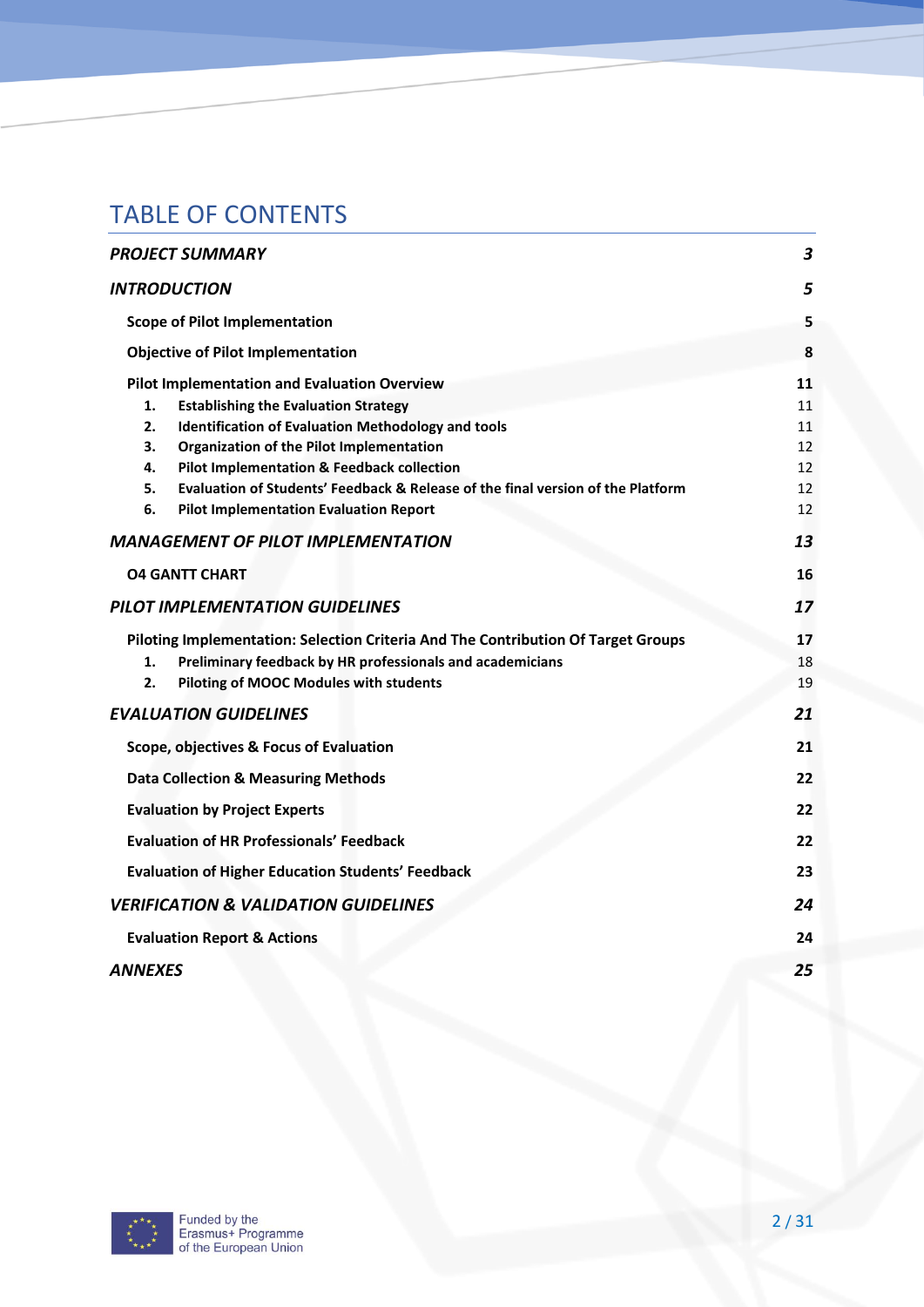## PROJECT SUMMARY

The new Pan-European and multicultural dimension is requiring attention at social level, and particularly in the world of business.

All key players in the European labour market are called to contribute to this challenge with adequate competences, redefined to be effective in the broad, multidimensional and multicultural context.

In particular, Human Resources professionals are not only required to take the best advantage of all possible digital potentials to improve and speed-up the results of their work , but they also are demanded to be well-equipped to understand and evaluate the multidimensional/multicultural factors.

By acquiring such new skills, HR professionals can contribute to obtain a better matching of the characteristics of workers having a multicultural background from one hand with the requirements of the enterprises in the receiving European countries from the other hand.

The project Multidimensional and multicultural expertise of Human Resources Professionals MEHR deals with this.

Within MEHR, the cross-sectoral cooperation of HEIs with academies and representatives of business from Italy, Greece, Romania, Germany, and Turkey, offers innovative solutions to this need, in order to encourage the teaching/learning in the HR area of an advanced set of multidimensional and multicultural 4.0 skills (Industry 4.0 'smart factories').

The MMEHR project is innovative for its comprehensive and multidimensional approach, addressed:

- To improve the level of key competences and skills: Creating and validating courses and training modules for students as new professionals of different levels working with/managing Human Resources, in order to allow them to acquire the competence of fully understanding hidden talents and expertise of individuals having a multicultural background. To the scope of reducing over-education, and enhancing and better use the human, social and cultural resources of the workers having a multicultural background.
- With particular regard to their relevance for the labour market: By enhancing their competences of understanding and evaluating multidimensional/multicultural factors, the professionals Human Resources professionals will contribute to a better matching

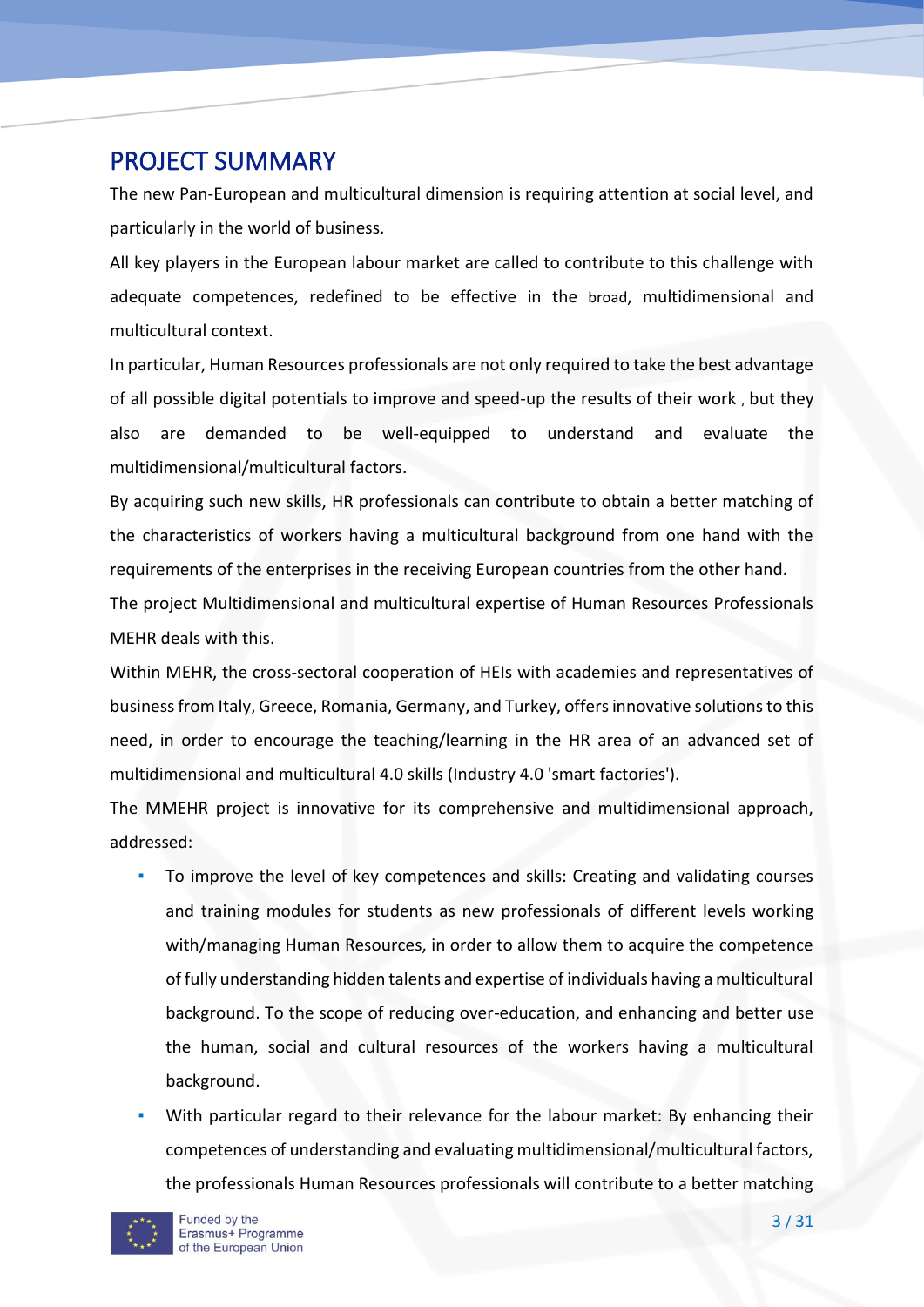of the productivity of the workers having a multicultural background as well as to the employment improvement of these workers from one hand with the requirements of the enterprises in the receiving European countries from the other hand.

- To contribute to a cohesive society: To guarantee equal opportunities of access to the various areas of society, such as employment, is a necessary precondition for the full integration of individuals having a multicultural background, but also for the creation of a harmonious, low-conflict society. The improvement of the competences of the professionals working with individuals having a multicultural background is therefore intended to contribute to a cohesive society.
- Through strengthened cooperation between the world of education and training and the world of work.

Within MEHR, HEIs and tertiary level training providers from Italy, Greece, Romania, Germany, and Turkey will share the scope of the project with business representatives, and actively cooperate to implement and promote the action to create the following outputs:

- O1 Quality Guidelines for Human Resources multicultural recognition and evaluation 4.0 techniques
- O2 Curriculum design "Human Resources multicultural recognition and evaluation 4.0"
- **O3 MEHR Open online Course "Human Resources multicultural recognition and** evaluation 4.0"
- 04 Piloting MMEHR learning kit of MOOC didactic contents

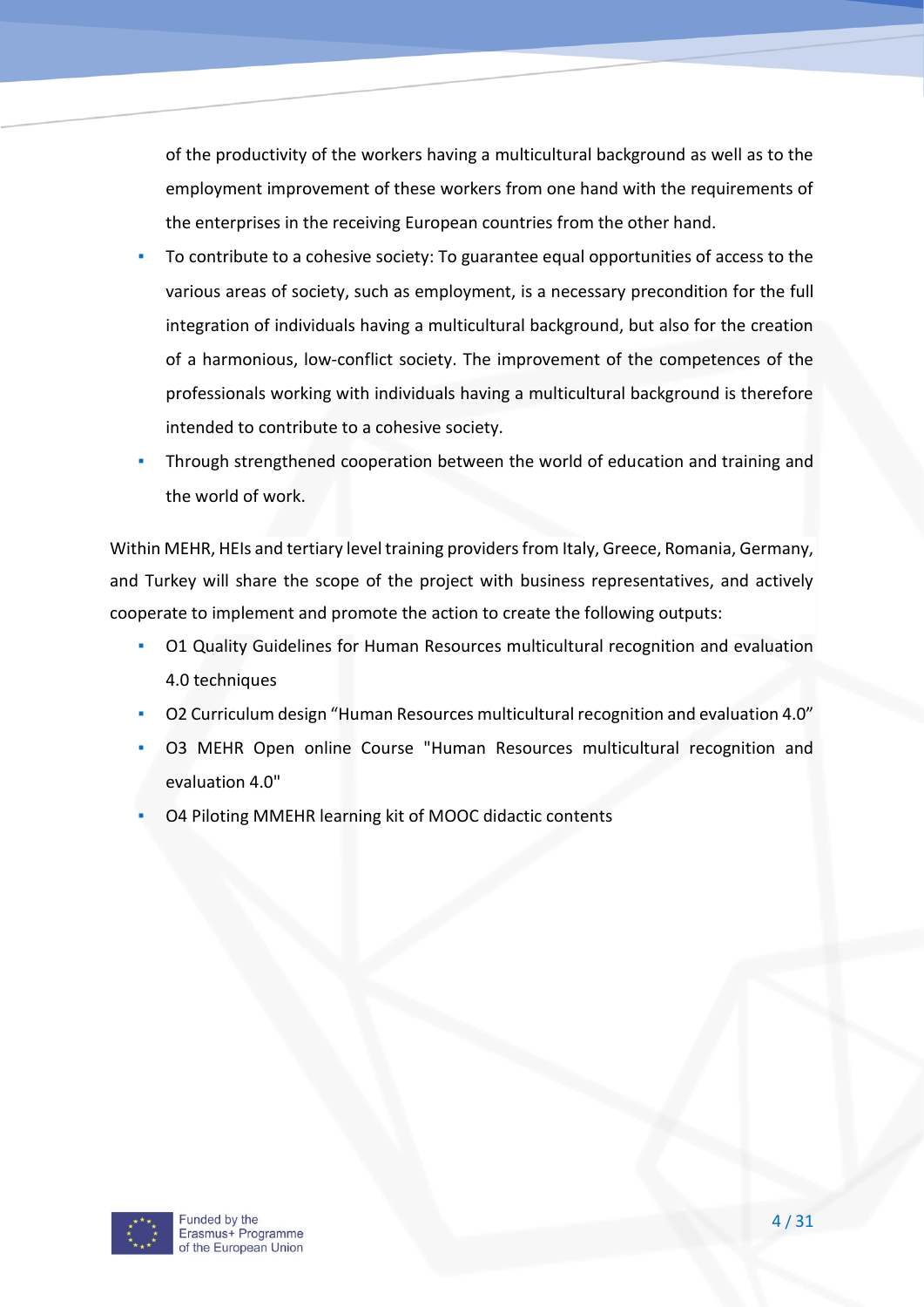## INTRODUCTION

## Scope of Pilot Implementation

The Handbook "Methodological and Pedagogical Approaches in Distance Learning for on-line Human Resources multicultural recognition and evaluation 4.0" is aimed to ensure a common framework for all MEHR partners allowing them to carry out the piloting of MEHR learning kit of MOOC didactic contents successfully, which will enable the release of the MEHR free massive online course. The Handbook considers inputs from all the partners who bring different expertise and perspectives.

The course "Human Resources multicultural recognition and evaluation 4.0" was created by the partnership and organized as open and reusable educational resources. The current handbook is a tool that ensures piloting guidance on how to implement and successfully use the different tools available and provided within the toolkit.

The handbook was evaluated, improved and approved by all project partners. The Handbook is translated into Italian, German, Romanian, Turkish and Greek, and distributed through the virtual environments of all partners.

MEHR offers valuable support and resources to students going to start their careers as Human Resources professionals. MEHR Open online Course "Human Resources multicultural recognition and evaluation 4.0" consists of eight dedicated modules that provide theoretical foundation, practical training, and a collection of resources to facilitate access to further development paths.

All resources and contents are structured and delivered as a free massive online course. The MEHR kit of reusable and open educational resources related to Human Resources multicultural recognition and evaluation 4.0, comprises documents, presentations, infographics, and video-tutorials addressing the following topics:

- **Multiculturalism and Migration**
- **EXECUTE:** Identity and Cultural Diversity
- **Multiculturalism and Human Resources**
- **Intercultural Education and the Job Market**
- **Cultural Diversity Management and Policies**
- Soft Skills and Cultural Diversity

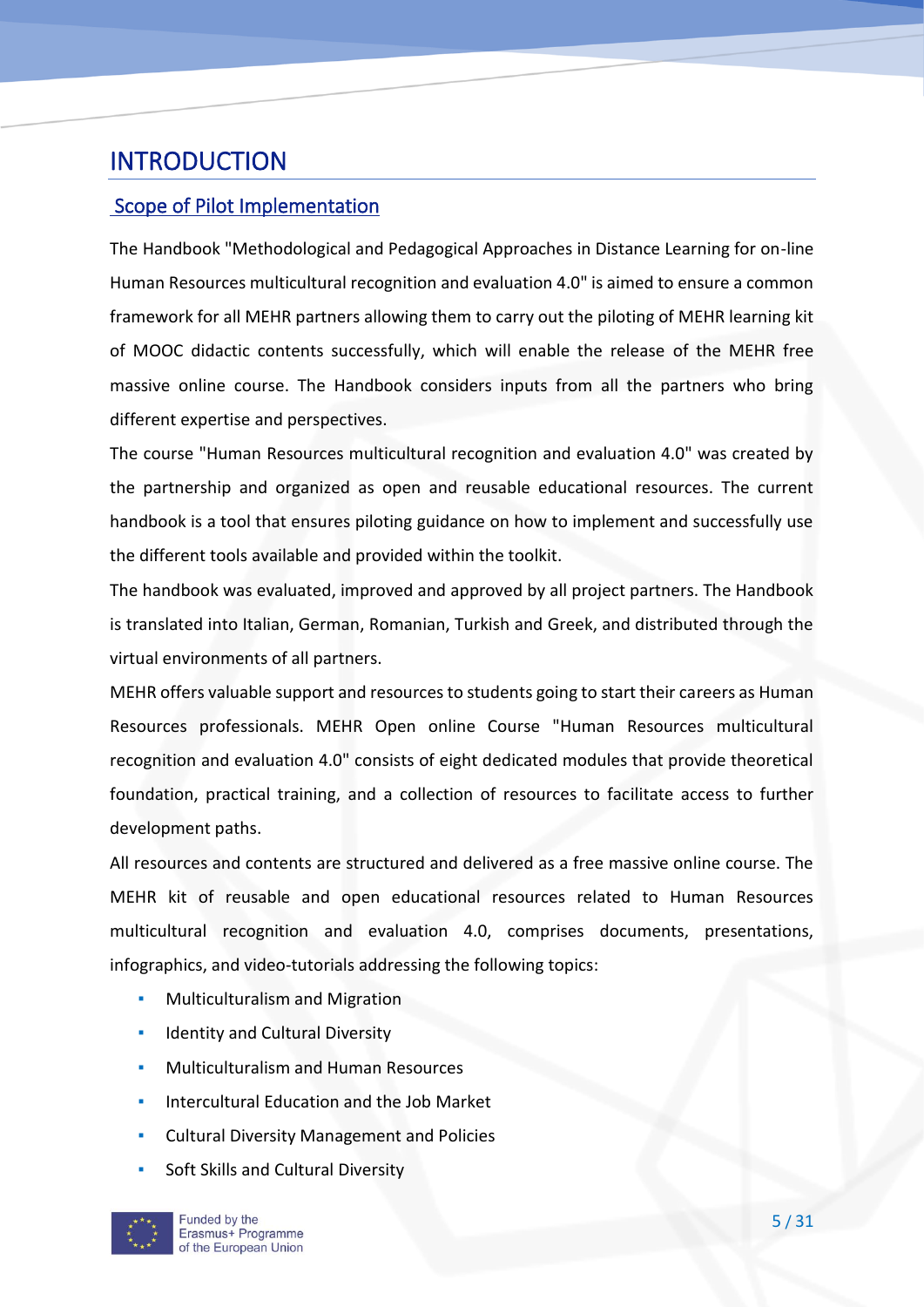- People Management
- **HR Manager & Digital Skills**

Piloting of MEHR OER online serves multiple purposes, but most critically, it allows the course providers and designers to measure the effectiveness, usability, and functionality of the course from the online learner's perspective.

There are numerous reasons to pilot an online course. The most important reason behind MEHR piloting is that it performs a formative function, informing designers about what design and navigation elements work well or poorly or at all, so they can be fixed. Moreover, piloting also serves as an "early warning system" about the technology. There are numerous possible technology-related questions to ask but the most critical aims to find out if the technology facilitates or impedes the teaching and learning desired to see in the course. Piloting also serves as an early warning system about the educational aspects of the course, mainly the contents of the eight modules, specifically the contents activities, directions and assessment tasks that could be too complex (or simplistic), not relevant or useful enough for the users. In addition to course designers, piloting can help introduce online learners to the demands and responsibilities of an online course. They also help online program designers see what further support is necessary.

Piloting of the course "Human Resources multicultural recognition and evaluation 4.0" is critical in order to:

- Ensure its transferability to other fields or to other target groups, developing formal and non-formal learning that could support the recognition of innovative competencies of HR professionals in the national education systems.
- Support and contribute to the necessary reforms related to the 2011 EU Modernizing Agenda, enhancing lifelong learning through the creation of flexible learning paths, developing ways to increase the rate of employability.

Piloting has two main characteristics:

- 1. It has to be carried out before the official release of the training program
- 2. it should be formative in nature, not evaluative since the aim is to identify what works well; and what needs to be improved on various levels that are tested and assessed

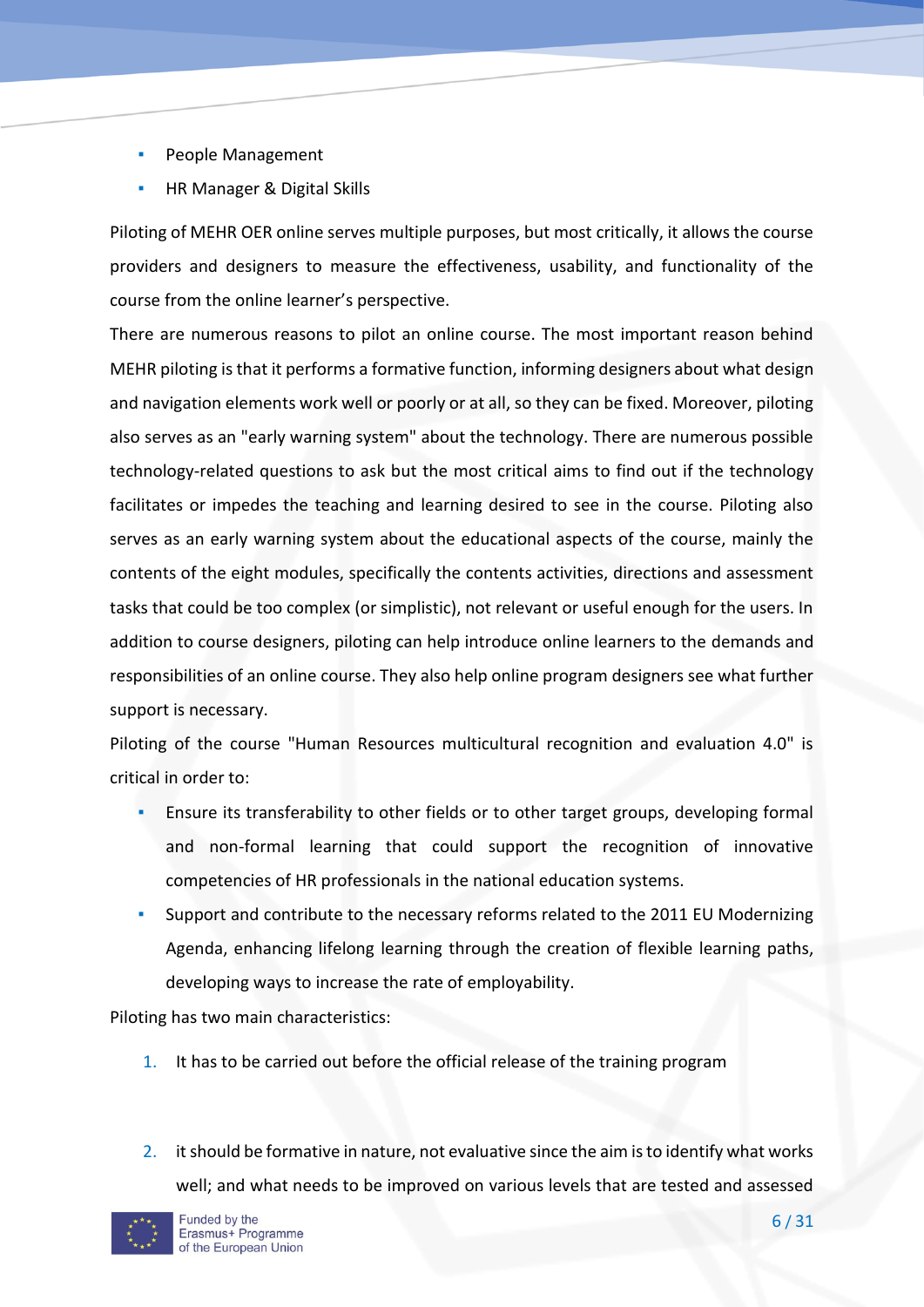by the users to allow designers to undertake evidence-based corrective actions and assure a successful learning experience.

To ensure efficiency of the MEHR piloting, the following critical aspects are considered:

- **·** Identification of key questions or criteria corresponding to those aspects that could be improved. Guiding questions help users find out what to look for.
- Identification of feedback collection methods and instruments such as: surveys, interviews, or focus groups to get more accurate feedback. Collecting the information may take time but the user experience is very important.
- Selection of the audience with diverse backgrounds from as diverse a potential pool as possible and getting a sample that is representative. Users are strongly recommended. Other criteria such as gender and ethnicity should be considered.
- MMEHR uses average sized piloting groups of 20 participants from 5 countries, which is expected to provide relevant and sufficient feedback. has to be decided depending on what is important as well.
- Piloting is foreseen to take place online since the training contents are available as OER, which complies with the possible restrictions caused by the pandemics. Users are given a limited time amount to finalize the study units.
- Online instructor or facilitator is provided by each partner in their country to assist the process.

The best way to ensure that the MEHR training program is effective before making it openly available to users is to conduct a pilot program with students from a wide variety of backgrounds, which allows for a greater variety of perspectives and feedback. The piloting is carried out anonymously which makes the participants feel safe and allows sincere and relevant opinions.

Piloting of the MEHR Course acts as a trial run and helps working out any aspects that may prevent it from flowing properly which can make the difference between a good training program and a great training program. It requires careful preparation and compliance with the methodology, consequently assigning internal facilitators to assist with each organization's overall processes and with the MEHR piloting methodology.

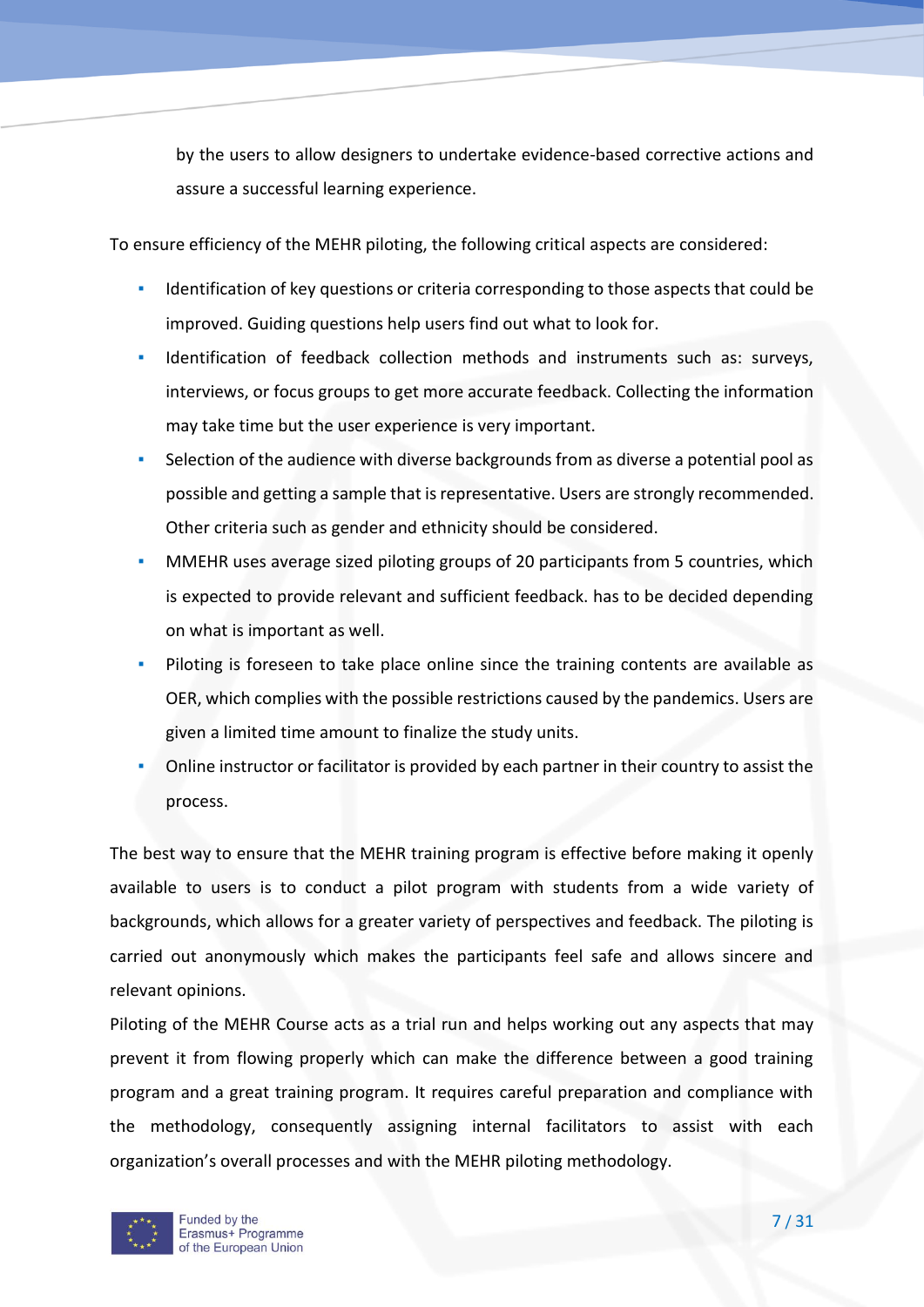## Objective of Pilot Implementation

Piloting the MEHR training contents is one of the most important actions aimed to guarantee quality of the result and to ensure a valuable experience for the online learners. Although there are few best practices regarding online piloting available in the literature that could inspire or guide, it still allows exploring different options to see what works best for MEHR online courses.

The release of the MEHR Course is preceded by the Piloting that is carried out by 100 students from 5 European countries. Each partner organizes the pilot course for 20 learners in blended methodology. Participants to the piloting are selected locally by each partner who assists them during the process and ensures compliance with the piloting methodology approved by the partnership. All organisational arrangements are carried out by each partner according to a commonly agreed methodology that is aimed to ensure a common framework aimed to ensure efficiency and success of the process.

The aim of the piloting organised in a blended learning scenario in each project country is to allow groups of students/learners to join the MEHR virtual community and test the toolkit to provide feedback about their learning experience.

A pilot is a user test or a dry run of an online course before it is released, consequently it is an opportunity to test out the course in Petri dish environment using an average but representative sample of audience to gather information on training relevant aspects such as technology, content, didactic and pedagogical appropriateness, etc. and the overall user experience, so that it allows solving any problem and/or improve deficiencies before the course is officially launched.

On the other hand, the piloting of the platform itself can be referred to as beta testing that is commonly used when developing technology products, since an online course is essentially a piece of software. A pilot or "beta test" simulates which allows for problem identification, fixing and debugging.

Once the evaluation is finished, and the relevant improvements are implemented, the final validated MEHR set of tools becomes publicly available.

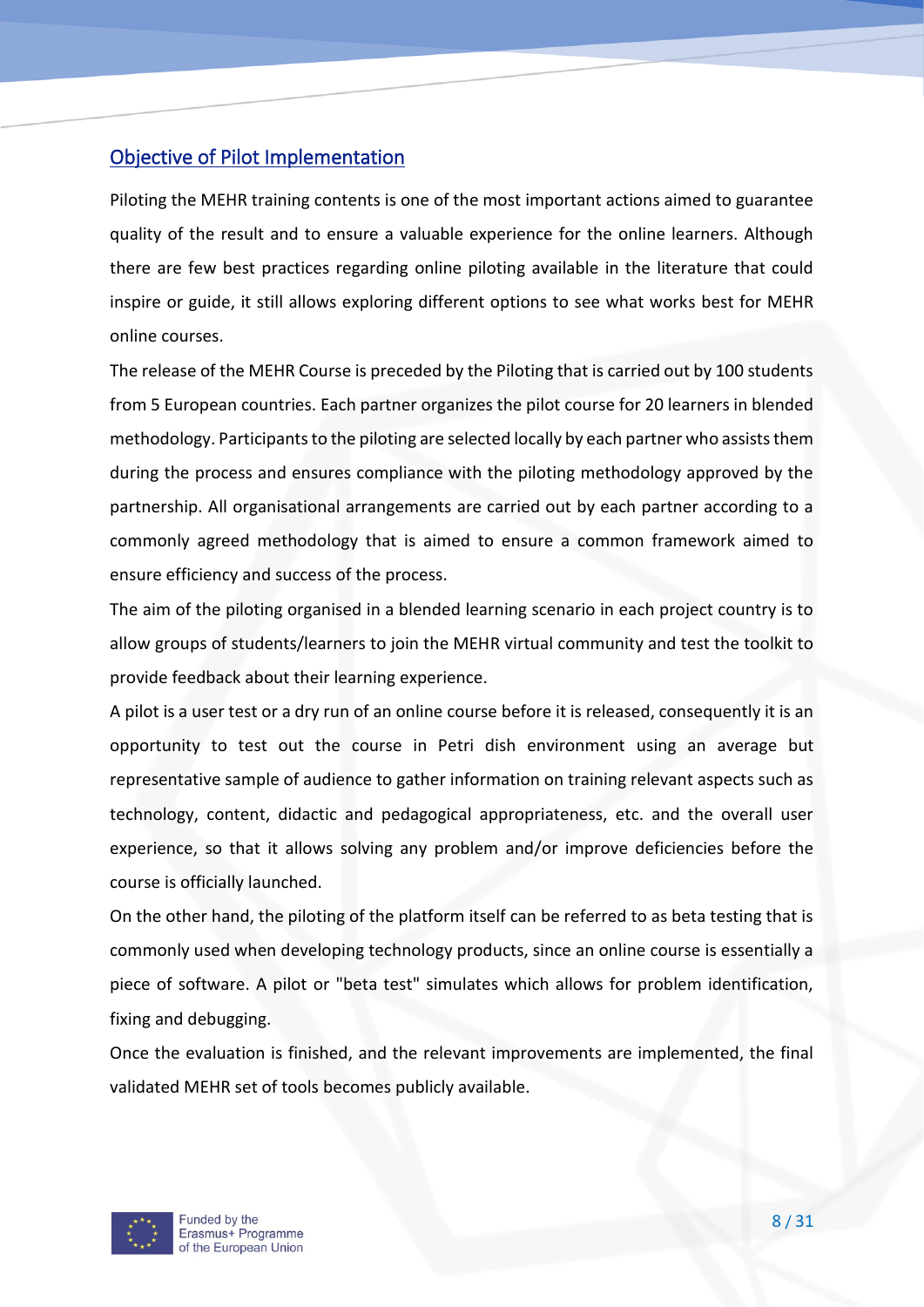The course "Human Resources multicultural recognition and evaluation 4.0" is expected to facilitate the acquisition by students of relevant competencies as new HR professionals with innovative multicultural skills and competences, able to:

- **•** contribute to the improvement of the employability of non-native workers
- provide added value to the technical competencies in their field of reference.
- **•** improve local and national contexts to allow communities to take advantage of the synergy arising from the improved multicultural skills and competences
- contribute to better coexistence of people within multicultural communities, be it social or professional

MEHR Piloting considers using analytics tools defined by the partnership to help measure the impact of training on the participants.

#### **Expected outputs**

- 1. The Evaluation Questionnaire
- 2. The Piloting Evaluation Report provides thorough analysis of the feedback collected and a set of conclusions and recommendations aimed to improve the Course and the Platform, which is mandatory for the release of the results.

The piloting of the MEHR Course is aimed to evaluate and validate the following aspects:

## **I. The Modules in terms of quality and appropriateness of the training resources towards meeting the objectives of the project**

The contents will be assessed using criteria such as **pedagogical value, interactivity, organizational structure and coherence, awareness raising regarding relevant skills for the recognition and evaluation of multicultural HR management, ability to create motivation, etc.**

## **II. The functionality of the platform and its features**

The platform is assessed in terms of **user-friendliness, practicality, effectiveness, intuitiveness, structure and navigation easiness, issues of functionality (i.e. links), navigability, browser incompatibility, etc.** 

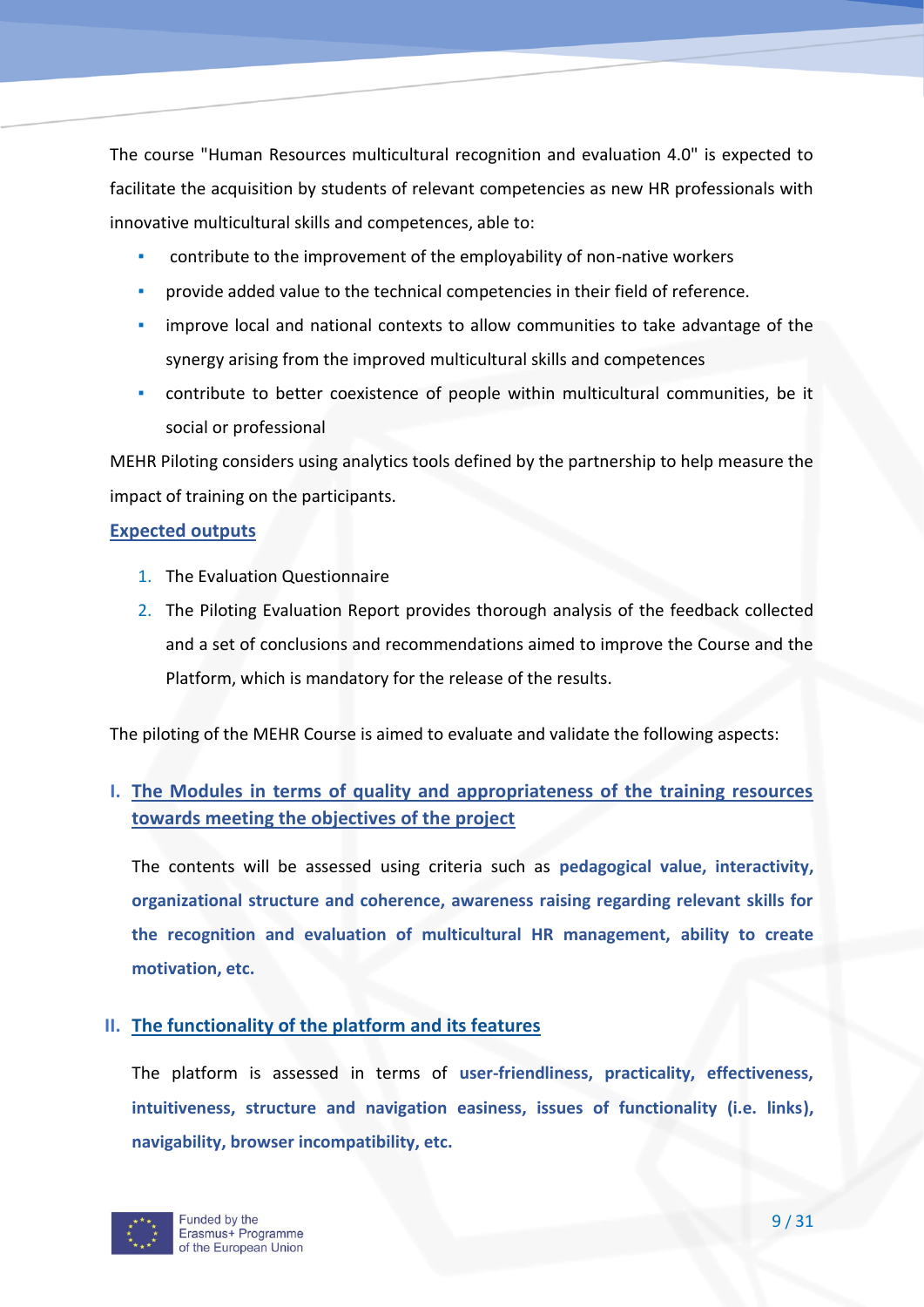## **Quantitative and qualitative metrics to measure effectiveness of training:**

- **Quantitative : 100 Evaluation Questionnaires**
- **Qualitative : positive feedbacks from 60% of the users (self-assessment)**

Furthermore, both cognitive and affective learning are evaluated, as well as the increase of performance on-the-job and the improvement of employability.

COGNITIVE learning is demonstrated by knowledge recall and the intellectual skills: comprehending information, organizing ideas, analyzing and synthesizing data, applying knowledge, choosing among alternatives in problem-solving, and evaluating ideas or actions. AFFECTIVE learning is demonstrated by behaviors indicating attitudes of awareness, interest, attention, concern, and responsibility, ability to listen and respond in interactions with others, and ability to demonstrate those attitudinal characteristics or values which are relevant for the Human Resources multicultural recognition and evaluation.

### **User outcomes**

- Users work more effectively in multicultural environment
- Users can apply the principles of Cultural Diversity Management
- Users have an appreciation for the multicultural teams and acknowledge benefits
- Users have effective multicultural communication skills.
- **Users have improved digital skills supporting their employability**
- Users acquire new skills and competences enabling them to understand and evaluate HR multidimensional/multicultural factors.

## **Beneficiaries, quantity and quality indicators**

**Beneficiaries** are project partners; E+ NA; HEI educators/ trainers/researchers; HEI students; HR professionals; policy makers; stakeholders (other projects and general public).

The Course ``Human Resources multicultural recognition and evaluation 4.0" that is the Open Educational Resources (OER) created by MEHR partnership supports teachers, trainers and students as well as digital integration in learning to wider audiences. The MEHR Course complies with the recommendations of the 2011 EU Modernisation Agenda enhancing lifelong learning via the creation of flexible learning paths by developing ways to increase the rate of employability.

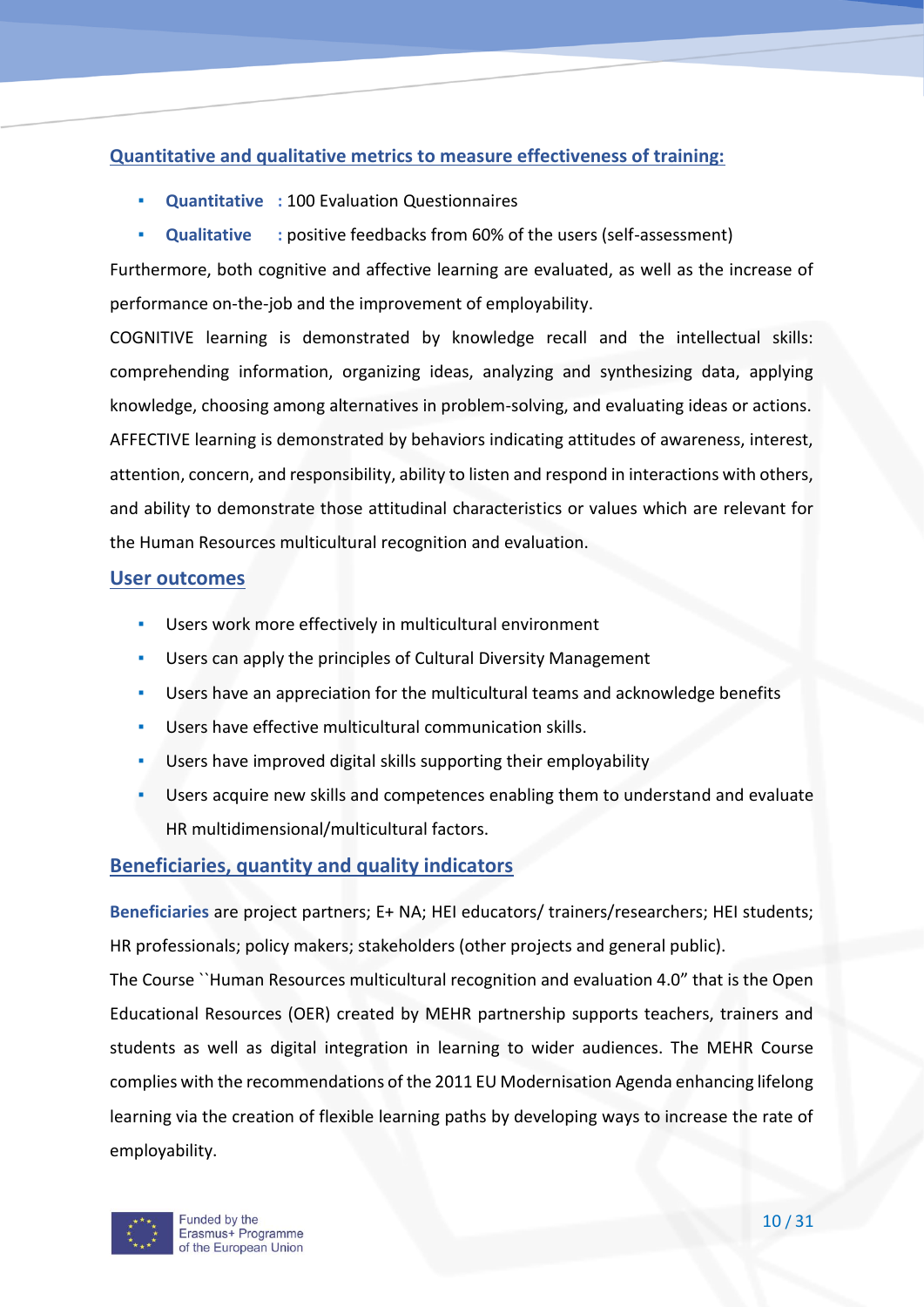The beneficiaries of the Piloting and release of the MEHR OER, both trainers and students gain quality skills and competences and, consequently, valuable opportunities to access the labour market successfully.

**Quantity indicator:** 100 users from 5 countries are selected (20 participants in each country) to test and evaluate the MEHR online course:

- Teachers/trainers (at least 10 per each partner country)
- Students (at least 10 per each partner country)

**Quality indicator:** 60% of positive feedbacks from users (self-assessment)

## Pilot Implementation and Evaluation Overview

Having a plan on how to implement and measure the training is no less important than deciding which training to offer and how to deliver it.

This section presents the draft plan that outlines the implementation phases of the MEHR course piloting that are needed to achieve the expected outputs and outcomes. Each phase of the MMEHR piloting is described in terms of actions to be carried out by each partner implementing it in their countries and role in the overall evaluation The plan includes the following:

## **1.** Establishing the Evaluation Strategy

- **•** Identification of expectations with HR professionals from different industries
- **An analysis of the course by Academicians to identify to what extent the course could** meet the expectations
- Identification of student selection criteria for pilot implementation

## **2.** Identification of Evaluation Methodology and tools

- Methodology and tools to collect HR Professionals' expectations
- Methodology and tools for Academicians to analyze the effectiveness of the program
- Methodology and tools to collect students' feedback and measure impact of the course

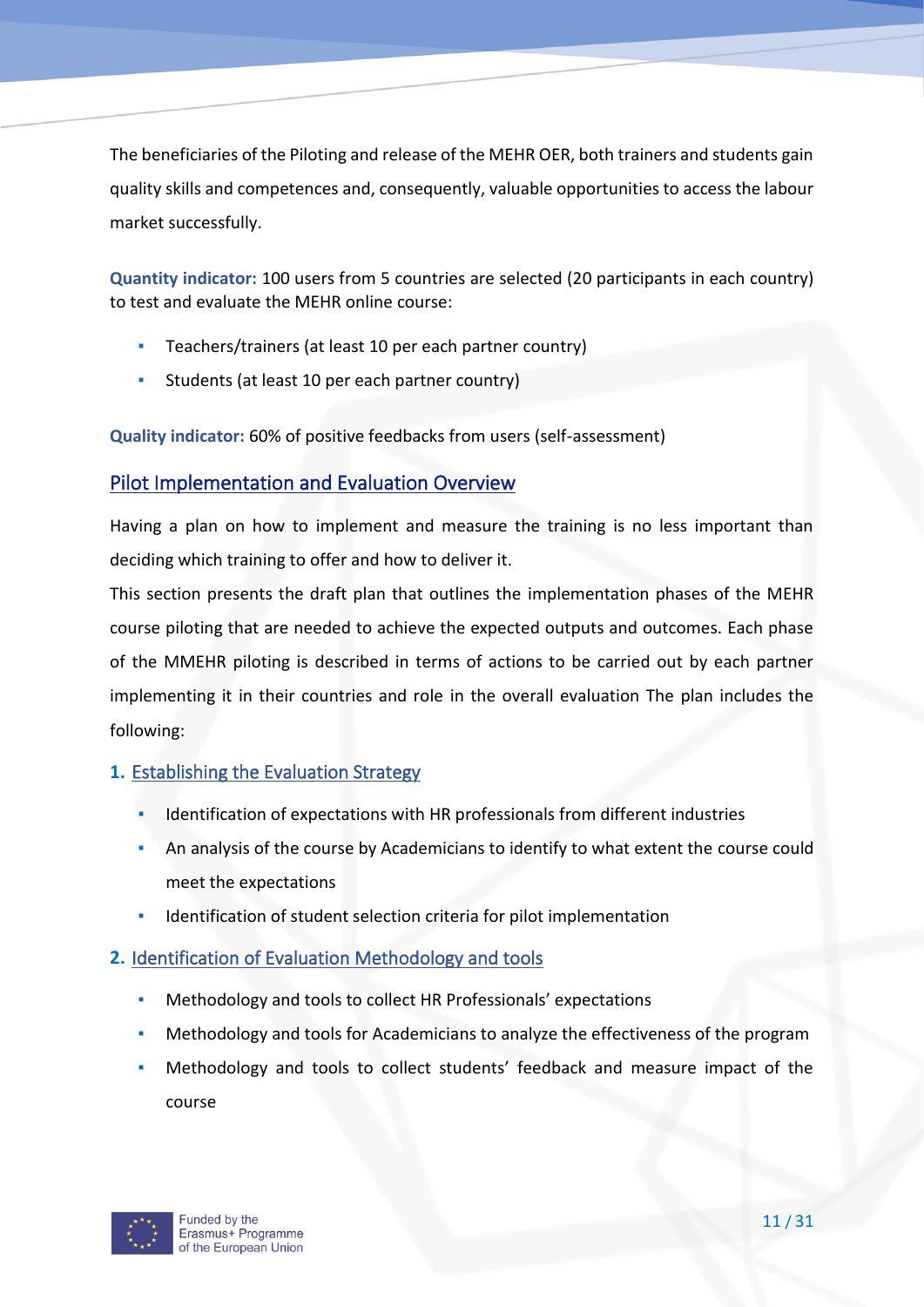## **3.** Organization of the Pilot Implementation

- Implementation schedule for each partner
- Selection of students and briefing the selected student groups to ensure compliance with the implementation methodology

## **4.** Pilot Implementation & Feedback collection

- Carrying out the testing process by each partner in 4 European countries
- Using the Piloting Evaluation Questionnaire to gather participants' feedback regarding the quality of the contents and the functionality of the platform
- Translation into English of the suggestions and recommendations of improvement and delivering them to the authors of the training contents and by the platform designers, respectively

## **5.** Evaluation of Students' Feedback & Release of the final version of the Platform

- Carrying out analysis of the participants' responses to the Evaluation Questionnaire by each partner
- Drafting a piloting report by each partner to describe the profile of the participants, the organizational details that are specific to each country such as the method of delivery, compliance with the indicators, potential circumstances that influenced the process, the success rate of the piloting process, impact over participants, etc.

## **6.** Pilot Implementation Evaluation Report

- Providing an analysis of the success rate of the Pilot Implementation process
- Highlighting best practices in partners' countries
- Sharing the Evaluation Report with partners for approval

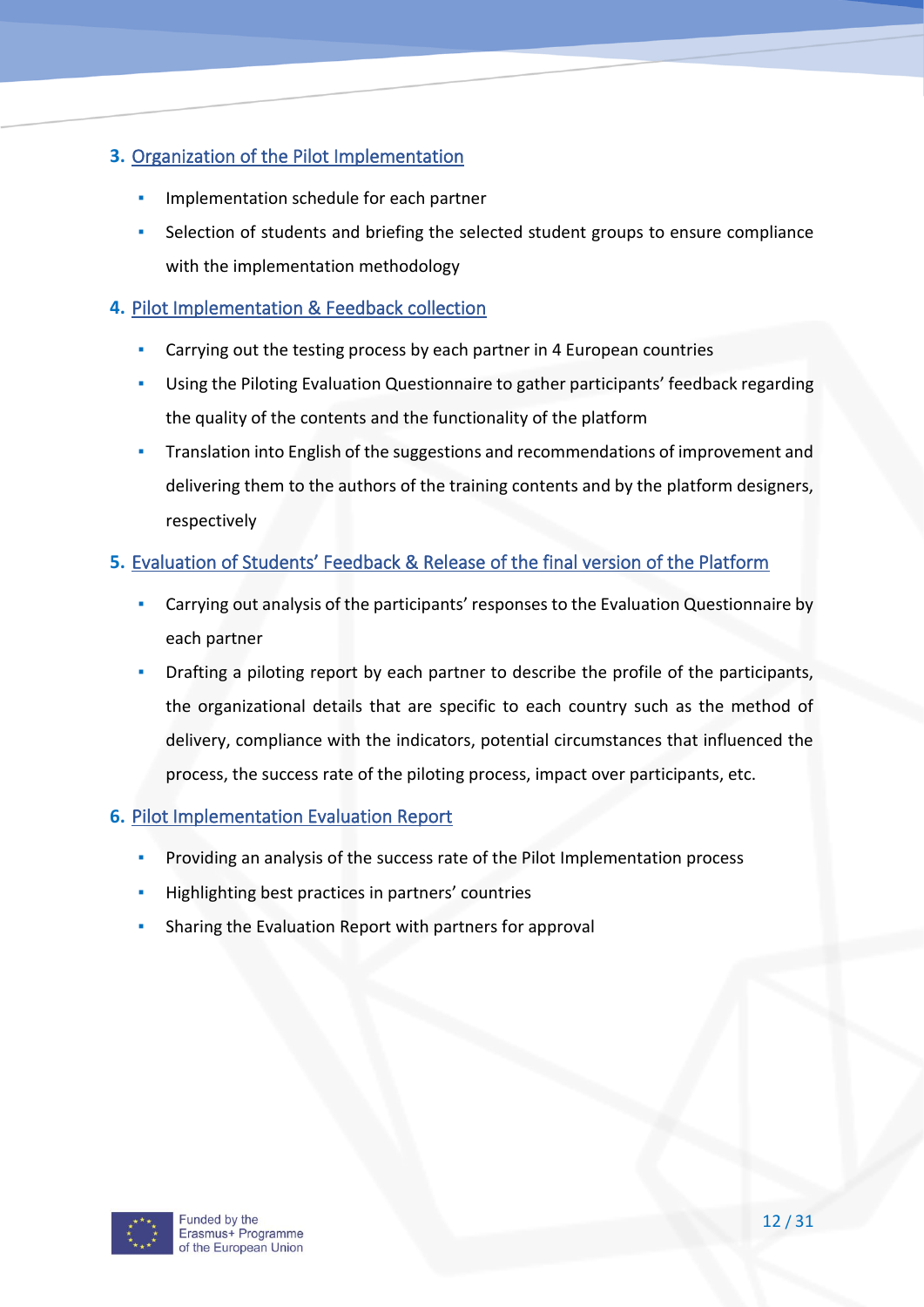## MANAGEMENT OF PILOT IMPLEMENTATION

The Pilot Coordinator is KOSANO from Turkey and has overall responsibility for the pilot. Pilot coordinator will be in direct contact with all of the pilot points (all partners) involved, with responsibility for pilot communications, coordinating pilot contact from each country, briefing them on the selection of students and supporting them through the pilots. To ensure the proper implementation of the piloting, the Pilot Coordinator has assigned the following tasks and responsibilities to each partner before the implementation phase;

#### **UNINA-DiSP**

Further to its project coordinator function, UNINA is also responsible for: :

- Identification of each target group and their functions in the implementation and evaluation process. Namely, HR Professionals, academicians, and students,
- Identification of selection criteria and processes of target group participants and production of related forms and documents that will be used in selection and evaluation process,
- Selection of academicians who will provide feedback on the effectiveness of the course content,
- Collection of academicians' feedbacks and sharing them with UTH who evaluates all the feedbacks,
- Generation of the handbook content and sharing it with other partners for further improvement,
- Verification and validation of the handbook which covers the preparation of evaluation report and description of the actions taken based on the analysis of the course usefulness and effectiveness measuring results. The report shall include possible improvement areas and actions to implement these improvements,
- Sharing the final version of the handbook with other partners for validation,
- Collecting the feedback of partners, analyze the improvement points and making necessary modifications accordingly,
- Translation of the final version of the handbook to Italian.

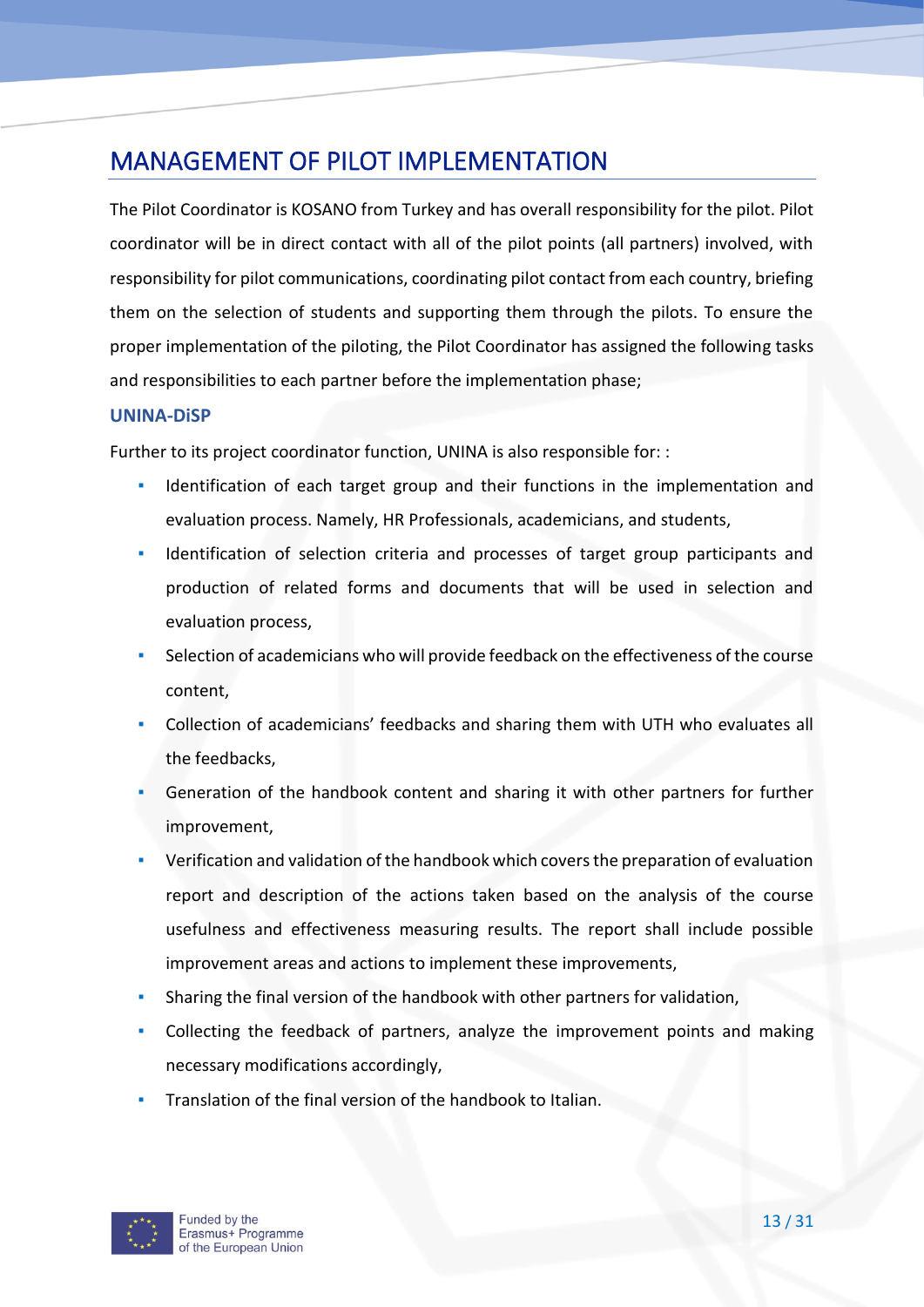## **USV**

USV's main functions in pilot implementation are;

- Identification of the scope of the piloting implementation, including the description of the theoretic backgrounds, the general approaches and the general plan used for the implementation processes,
- **•** Identification of the results expected from implementation process which includes the expected outputs and outcomes,
- Creating the Pilot Implementation and Evaluation Overview, with a focus on the evaluation strategy and methodology,
- Translation of the final version of the handbook to Romanian.

## **UTH**

UTH identifies the extent of the evaluation processes including;

- The scope of the evaluation, with brief information on the technical, content, and pedagogical focus point.
- **•** Identification of data collection and in-depth measuring methods used for the process, with the relevant forms and documentation required for measuring data,
- Evaluation of the feedback of the Project Experts, HR Professionals, academicians, and students.
- Translation of the final version of the handbook to Greek.

## **KOSANO**

KOSANO is responsible from the seamless implementation and management of O4 activities of the project which include;

- Creation of an action plan in a Gantt chart form,
- Division and assignment of the roles and responsibilities to each partner,
- Selection of HR professionals, collecting their feedback and sharing them with UTH who evaluates all the feedbacks,
- **•** Flow-up of all pilot implementation activities and ensuring the proper running of the O4 activities,
- Translation of the final version of the handbook to Turkish.

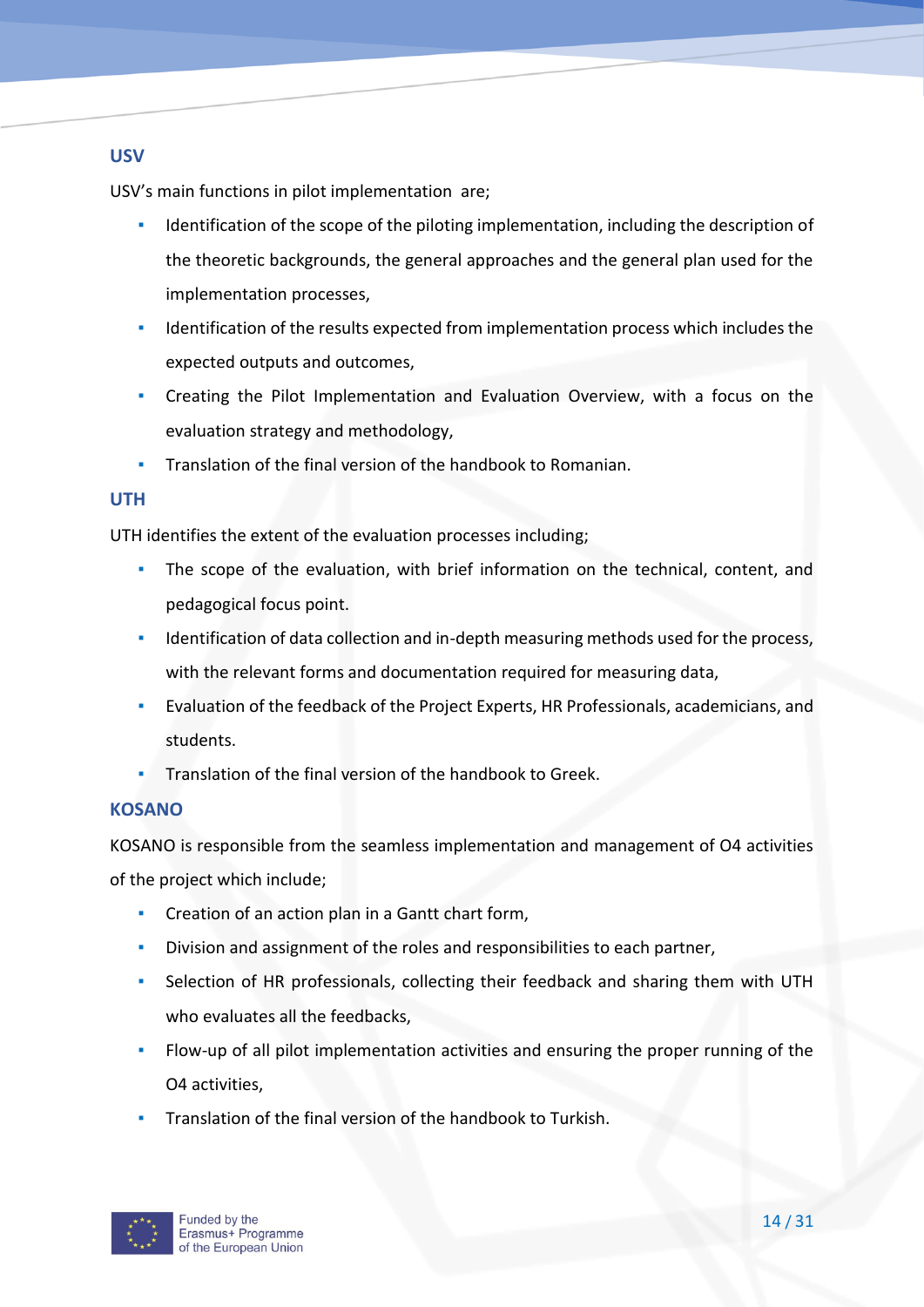#### **ALL PARTNERS**

In addition to the above individual roles and responsibilities, each partner also performs the following joint task of pilot implementation of the MOOC content which covers;

- Selection of students according to the selection guidelines set forth in the Handbook,
- Piloting the MMEHR learning kit with the selected students,
- Collecting feedback from students and submitting them to UTH,
- Provision of feedback for the draft version of the handbook and submit recommendations to UNINA to better improve the handbook.

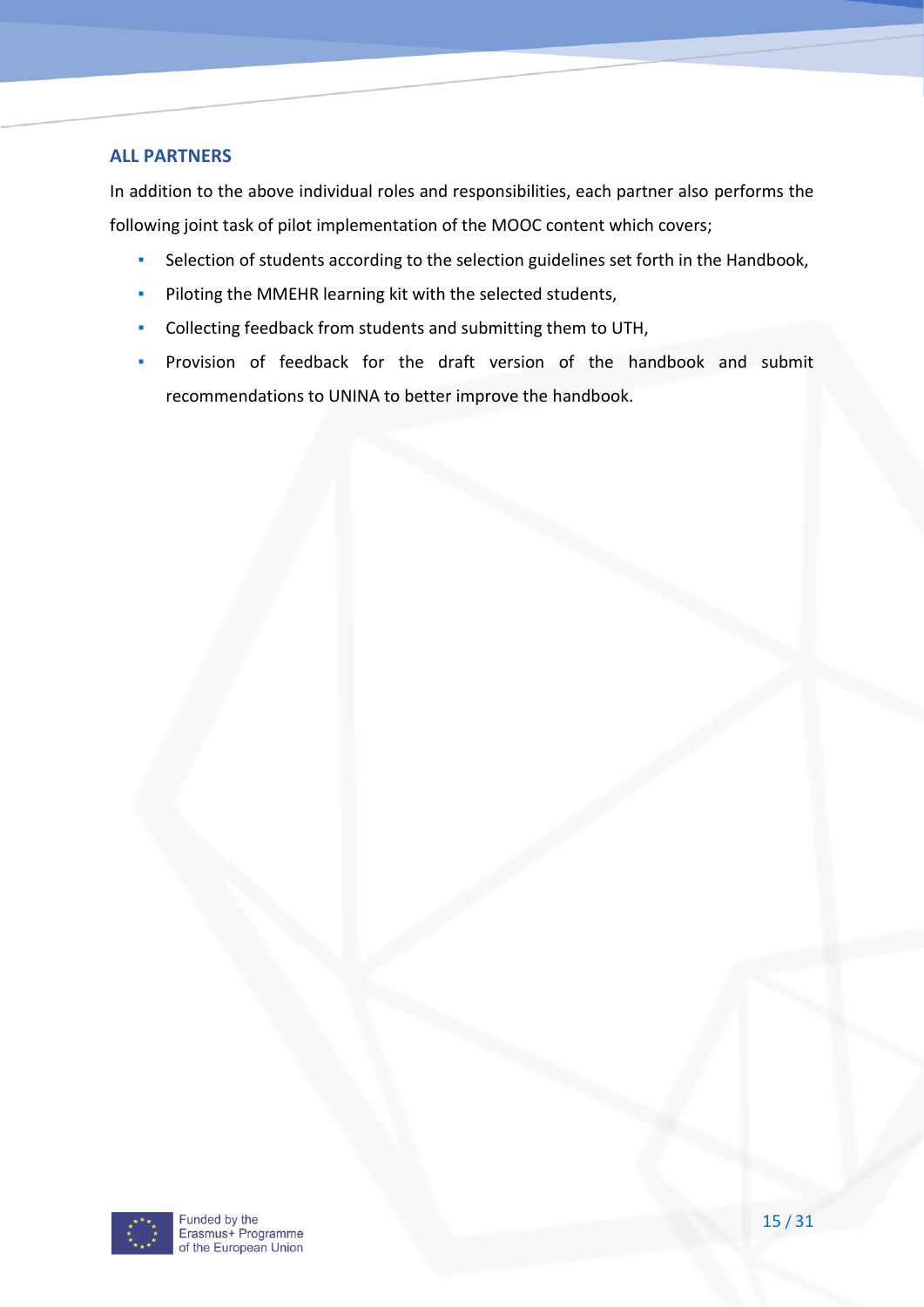## O4 GANTT CHART

|                                                                                       |                                                                          | JULY            | <b>AUG</b> | <b>SEPT</b> | OCT  |
|---------------------------------------------------------------------------------------|--------------------------------------------------------------------------|-----------------|------------|-------------|------|
|                                                                                       |                                                                          | 2021            | 2021       | 2021        | 2021 |
| <b>TASKS</b>                                                                          | <b>ASSIGNED</b><br><b>TO</b>                                             | M <sub>21</sub> | <b>M22</b> | M23         | M24  |
| TASK-1 PRODUCT EVALUATION (TESTING THE LEARNING TOOL KIT)                             | (Leader:<br>KOSANO /<br><b>Cooperation:</b><br><b>ALL PARTNERS</b>       |                 |            |             |      |
| <b>TASK-2 PUBLISHING OF THE HANDBOOK</b>                                              | (Leader:<br><b>KOSANO/</b><br><b>Cooperation:</b><br><b>ALL PARTNERS</b> |                 |            |             |      |
| TASK-1 PRODUCT EVALUATION (TESTING THE LEARNING TOOL KIT)                             |                                                                          |                 |            |             |      |
| A1 Selecting and inviting students and HR professionals to test the MEHR learning kit |                                                                          |                 |            |             |      |
| A2 Piloting the MMEHR learning toolkit by learners and collecting feedback            |                                                                          |                 |            |             |      |
| A3 Analyzing feedback received from the learners                                      |                                                                          |                 |            |             |      |
| A4 Making the necessary modifications if required                                     |                                                                          |                 |            |             |      |
|                                                                                       |                                                                          |                 |            |             |      |
| TASK-2 PUBLISHING OF THE HANDBOOK                                                     |                                                                          |                 |            |             |      |
| A1 Generating the handbook                                                            |                                                                          |                 |            |             |      |
| A2 Sharing draft handbook with Partners via CMS                                       |                                                                          |                 |            |             |      |
| A3 Collecting all feedback from partners                                              |                                                                          |                 |            |             |      |
| A4 Evaluating feedback received from the partners and finalizing the handbook         |                                                                          |                 |            |             |      |
| A5 Translating the handbook to different languages                                    |                                                                          |                 |            |             |      |
| A6 Publishing the handbook                                                            |                                                                          |                 |            |             |      |
|                                                                                       |                                                                          |                 |            |             |      |

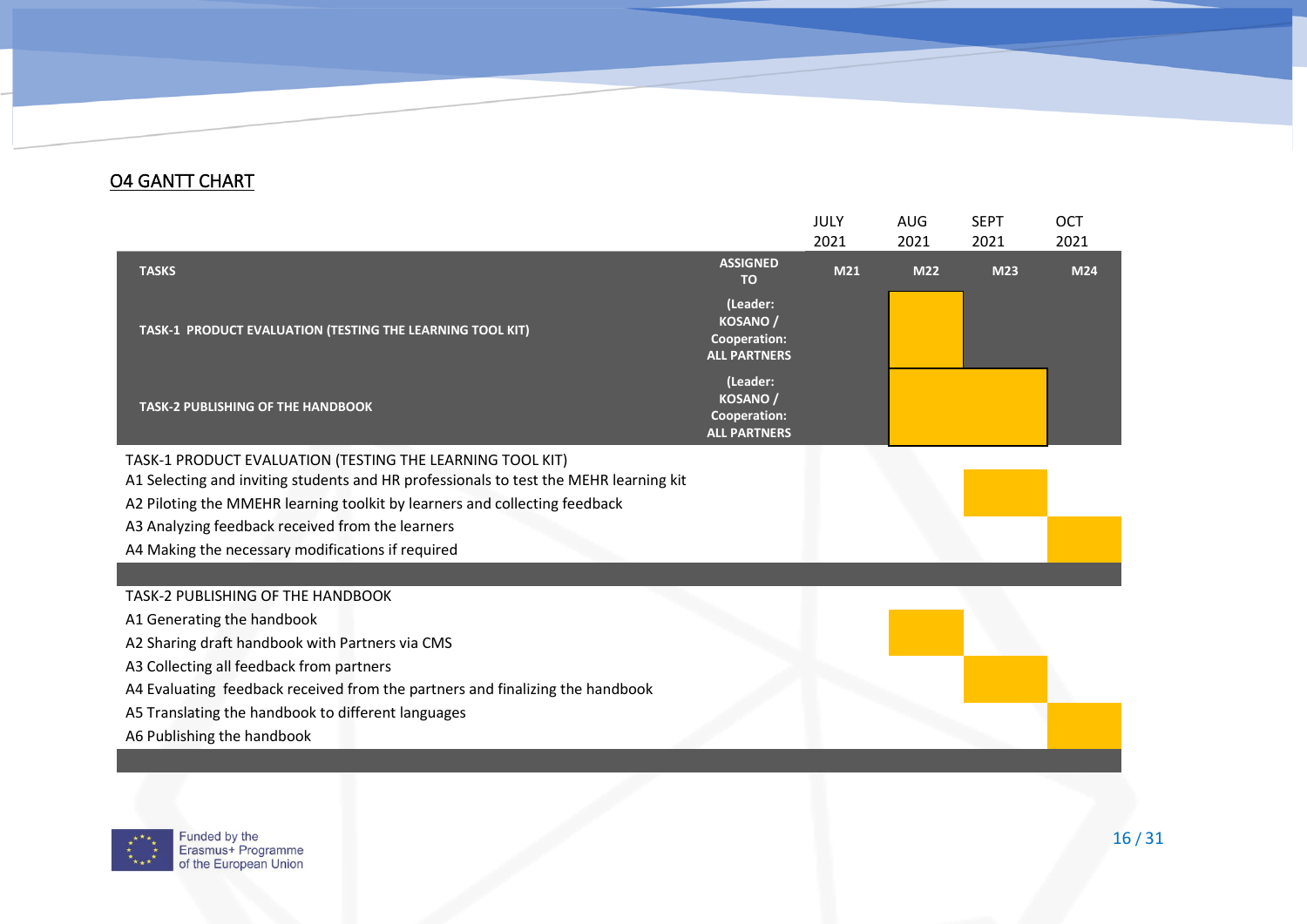## PILOT IMPLEMENTATION GUIDELINES

## Piloting Implementation: Selection Criteria And The Contribution Of Target **Groups**

The implementation of the piloting of the course modules IO3 is a fundamental step for the achievement of the MOOC's purposes.

The present section of this handbook aims to explain in detail which groups have been identified and selected in the implementation process of the project's MOOC and which are the criteria for the selection.

The involved groups are specifically HR Professionals, academicians, and students. Each group has a specific contribution to bring the implementation and evaluation processes as they have specific functions and expertise.

- Academicians: the contribution of these specific groups aims at offering innovative solutions to the need of a straighter cross-sectoral cooperation between HEIs, academies and business representatives. Academicians contribute to the scopes of the project precisely through their expertise and background, cooperating to promote the objectives along with HR professionals.
- HR Professionals: Involving HR professionals aims at obtaining a better matching of the characteristics of workers having a multicultural background with the requirements of the enterprises in the receiving European countries. Therefore, their contribution, at large, has been key for achieving the main objectives of the project, such identifying and providing innovative multicultural skills and competences for the local, national and European labour market.
- Students: they are the main target group of the project. Indeed, the project has foreseen their involvement in a comprehensive learning pathway with courses, Open Educational Resources and MOOC. Their active contribution has been thus fundamental in achieving the purposes of the project.

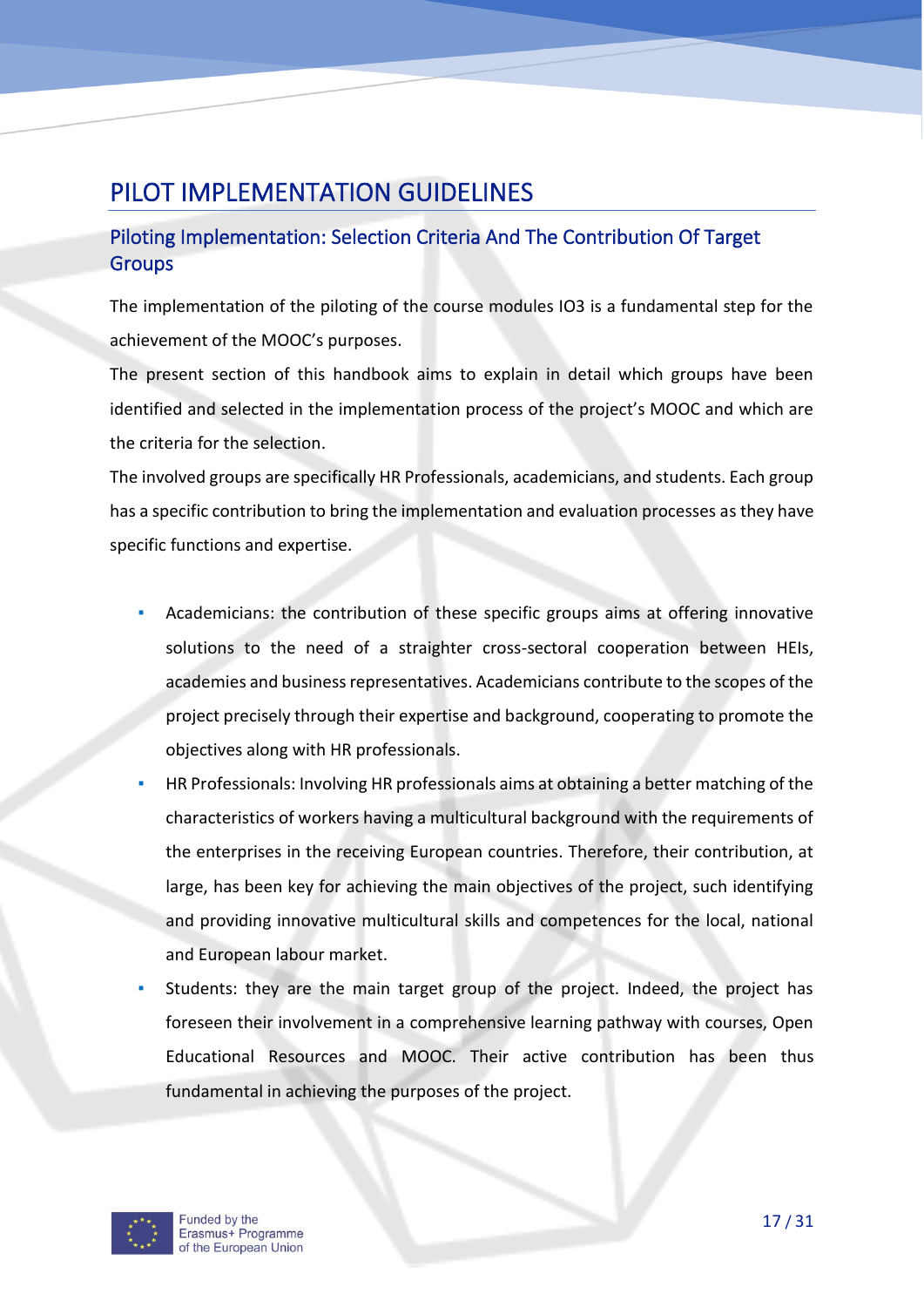## 1. Preliminary feedback by HR professionals and academicians

Before starting the pilot course, HR professionals and academicians will be asked to evaluate the MOOC and provide us with their feedback. This has been during the elaboration of the "Quality Guidelines for Human Resources multicultural recognition and evaluation 4.0 techniques".

As follows, we describe the selection criteria and process for this stage:

- Academicians:
	- **i.** 10 academicians per project countries will be identified based on their expertise in HR and multiculturality. They will be asked to accede to the online platform and follow the course.
	- **ii.** Their opinions will be collected through a 5-point likert questionnaire form which consists of open-ended questions.
- HR professionals:
	- **i.** It would be preferable to promote the project idea within an already established network, in order to strengthen the cooperation between HE, academies and students. We have asked the same 10 HR professionals per each project country from previous cooperation conducted during the drafting of "Quality Guidelines for Human Resources multicultural recognition and evaluation 4.0 techniques" to evaluate the MOOC. Mainly, they have been identified by each partner..
	- **ii.** The HR professionals' expectations have been already identified during the preparation of the "Quality Guidelines for Human Resources multicultural recognition and evaluation 4.0 techniques"
	- **iii.** After the MOOC, they will be asked to provide their feedback so to measure the course effectiveness via a 5-point likert questionnaire.

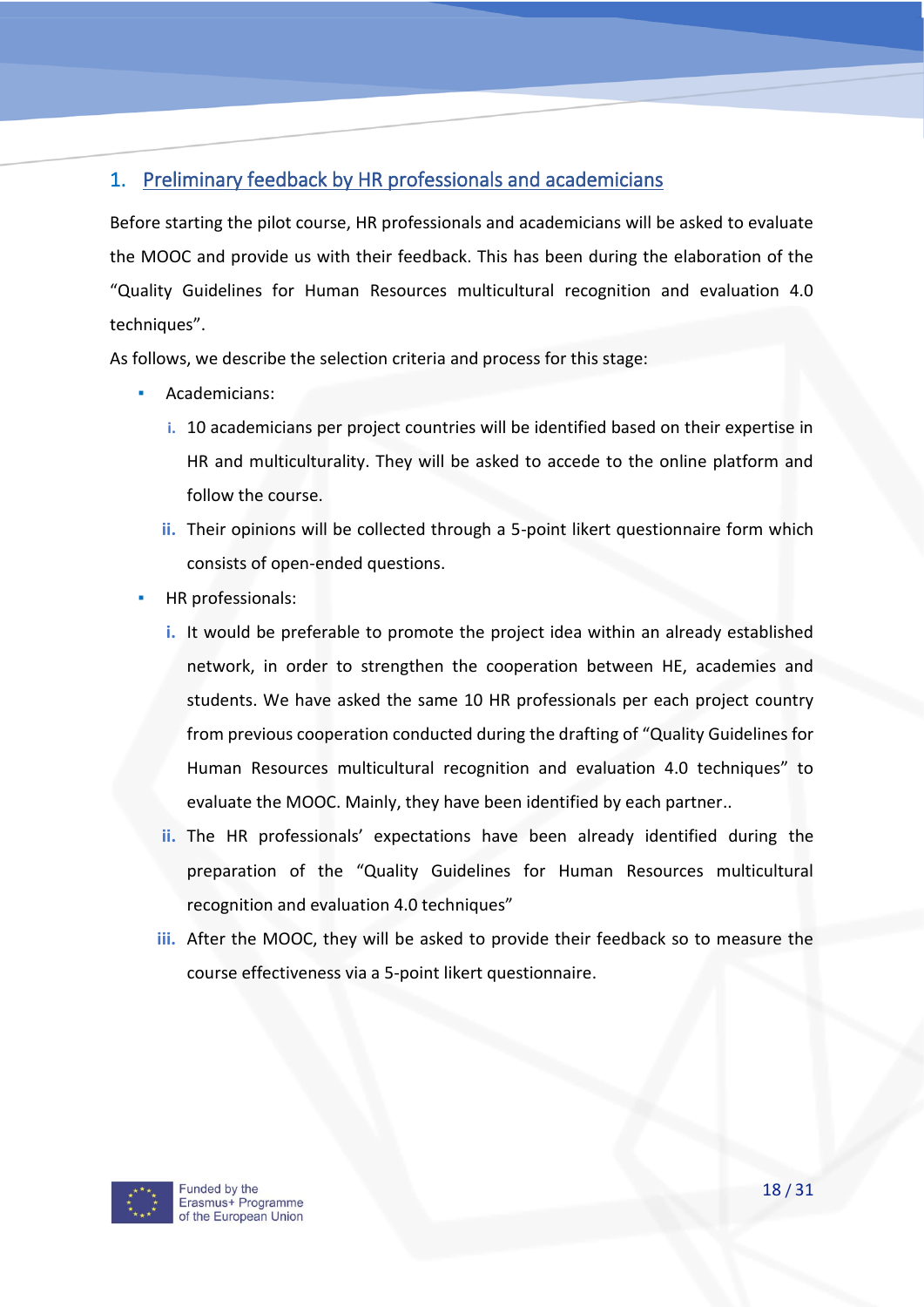## 2. Piloting of MOOC Modules with students

#### **A. Selection process**

As follows, we describe the selection process for the selection of students involved in the piloting course:

- The pilot programme will be announced and published on the partners' websites and social media, with a specific call for participation, according to the principle of voluntariness.
- The applications will be collected and evaluated by each partner organization.
- The evaluation will be based on the curricula studiorum of the candidates, considering their background in HR studies and their prospective in developing and improving their employability, access to the labour market and the acquisition of a series of digital skills.
- Once selected 20 students per each partner organisation, a notification of acceptance will be sent to each one of them, along with a public list published on the partners' websites.

#### **B. Pilot implementation process**

- Before starting the course, a briefing email will be sent to all the students to inform them on the use and content of the MOOC.
- A pre-test will be conducted on the students before the piloting via email. The students will be asked to assess their attitudes based on a 5-point likert scale, so that the following evolution process would have been easier to assess, and the students would have monitored their improvements.
- The students will be addressed to the online platform.
- At the end of the course, students will be asked to provide their feedback on the MOOC, both on contents and technical aspects.
- Both the pre-test and the feedback will be key to measure the contribution of the training.

The students have been supported constantly during the course, making available the support of FEDERICA technicians for any technical issue.

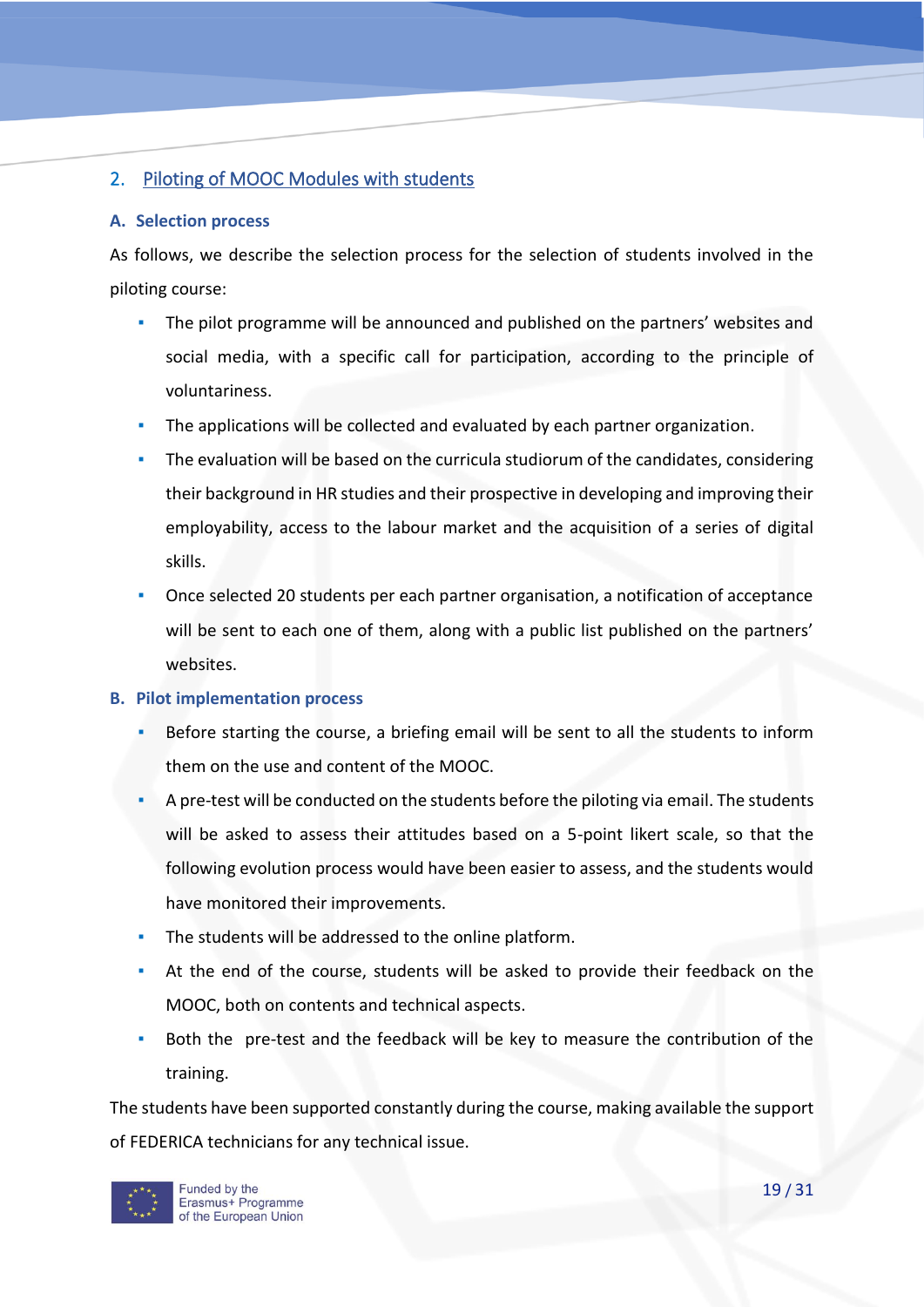#### **Table: Target groups**

| Target group     | Selection criteria                                                                                                                                                                                                                                                                       | Process                                                                                                                                                                                                                                                                                                                                                                                                                                                                                             |
|------------------|------------------------------------------------------------------------------------------------------------------------------------------------------------------------------------------------------------------------------------------------------------------------------------------|-----------------------------------------------------------------------------------------------------------------------------------------------------------------------------------------------------------------------------------------------------------------------------------------------------------------------------------------------------------------------------------------------------------------------------------------------------------------------------------------------------|
|                  |                                                                                                                                                                                                                                                                                          | 1. A "pre-test" will be conducted<br>the students before the<br>on<br>piloting. The students have been<br>asked to assess their attitudes<br>based on a 5-point likert scale.                                                                                                                                                                                                                                                                                                                       |
| Students         | students<br>from<br>20<br>the<br>5<br>Organisations involved<br>in<br>the<br>project have been selected after<br>the publication of a call for<br>participation, according to the<br>principle of voluntariness.                                                                         | 2. The students will attend the<br>training and complete all the<br>course material during the piloting.<br>The duration of training has been<br>determined on the suggestions<br>derived through the in-depth<br>interviews conducted with the HR<br>Professionals and Academicians.<br>Following<br>the<br>pilot<br>implementation, an open-ended<br>questionnaire will be sent to each<br>student in order to collect their<br>feedback<br>and<br>measure<br>the<br>effectiveness of the course. |
| Academicians     | academicians<br>project<br>10<br>per<br>countries have been identified<br>based on their expertise in HR and<br>multiculturality.                                                                                                                                                        | The training platform will be<br>introduced to academicians and<br>their opinions will be collected<br>through a questionnaire form<br>which consists of open-ended<br>questions.                                                                                                                                                                                                                                                                                                                   |
|                  | We selected 10 HR professionals The expectations of HR                                                                                                                                                                                                                                   |                                                                                                                                                                                                                                                                                                                                                                                                                                                                                                     |
| HR professionals | per each project country from<br>previous cooperation conducted<br>during the drafting of "Quality<br><b>Guidelines for Human Resources</b><br>multicultural<br>recognition<br>and<br>evaluation 4.0 techniques", also<br>aiming to promote the project idea<br>within the same network. | professionals have been already<br>identified during the "Quality<br><b>Guidelines for Human Resources</b><br>multicultural recognition and<br>evaluation 4.0 techniques"<br>process. A 5-point likert<br>questionnaire has been submitted<br>to the HR professionals to collect<br>their feedback and thus measure<br>whether their expectations have<br>been met.                                                                                                                                 |

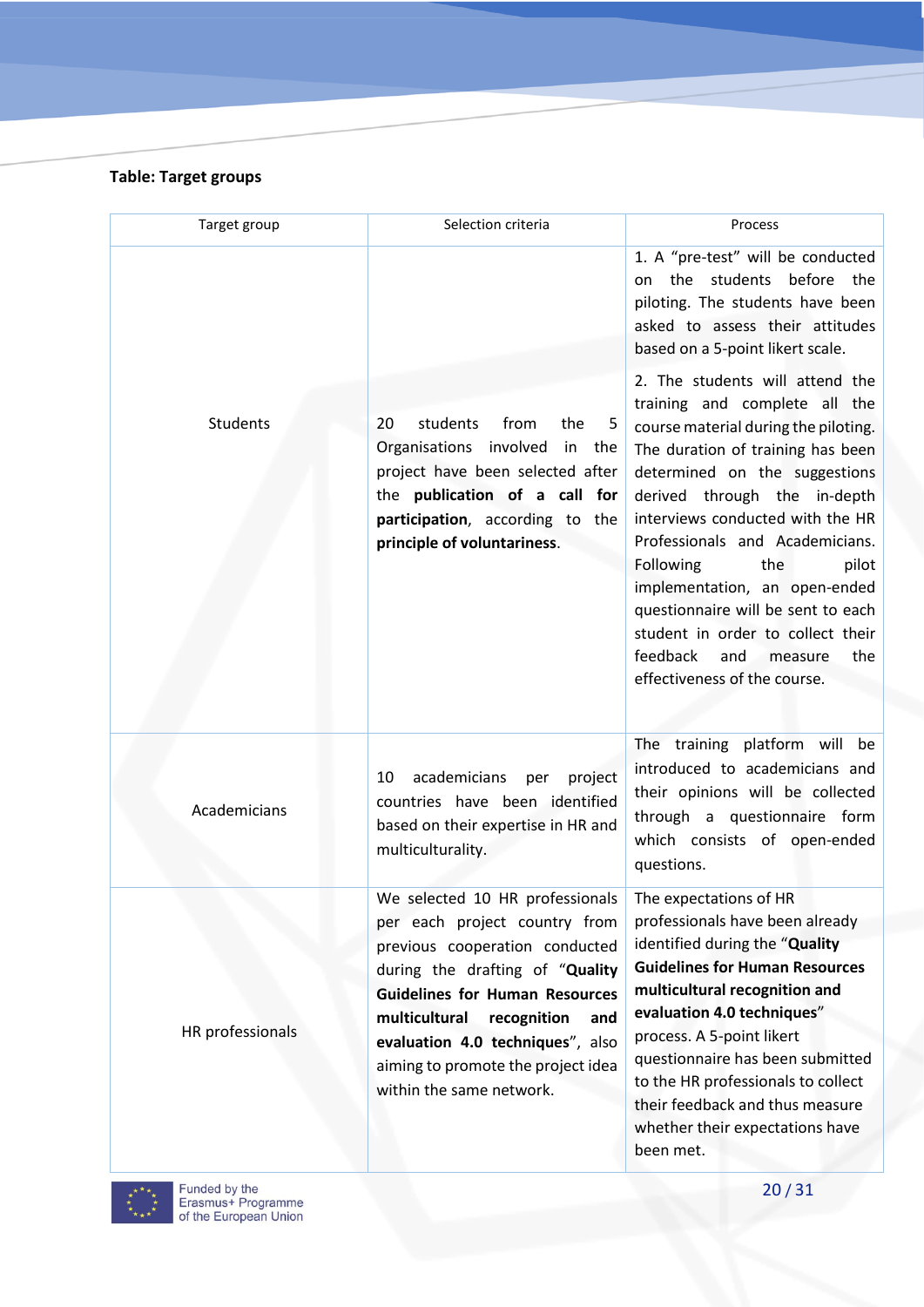## EVALUATION GUIDELINES

## Scope, objectives & Focus of Evaluation

The evaluation of the MEHR course, aims to examine whether the initial expectations and objectives for the creation of the course are met, taking into account the perspectives and experience from different target groups.

The evaluation needs to be based on the objectives for which the project was developed. Those are the following:

- To create awareness among students and trainers on the possibility of acquiring ICT skills in order to teach and study multicultural 4.0 techniques related to HR recognition/management/evaluation, in compliance with the strategic paths indicated in the definition of Industry 4.0 ('smart factories').
- To create a multidisciplinary, real life problem-based educational curriculum for trainers and students, involving the sector of Human Resources recognition/management; identifying training needs and transversal skills required for developing high level multicultural skills and competencies.
- To share educational content related to HR professionals (Train the Trainers courses) for learning and teaching using OERs; supporting the implementation of the 2013 Communication on Opening Up Education through the promotion and development of new modes of delivery, in particular through new forms of personalized learning and strategic use of OERs.
- To contribute to the necessary reforms related to the 2011 EU Modernisation Agenda enhancing lifelong learning via the creation of flexible learning paths, developing ways to increase the rate and quality of employability.

Also the evaluation of the MEHR MOOC is going to be oriented towards 3 fundamental aspects:

- **1. Feasibility and usefulness of the materials, courses and platform**
- **2. Quality and effectiveness of the materials and courses**
- **3. Correspondence to the needs analysis (HR management, labour market, social environment)**

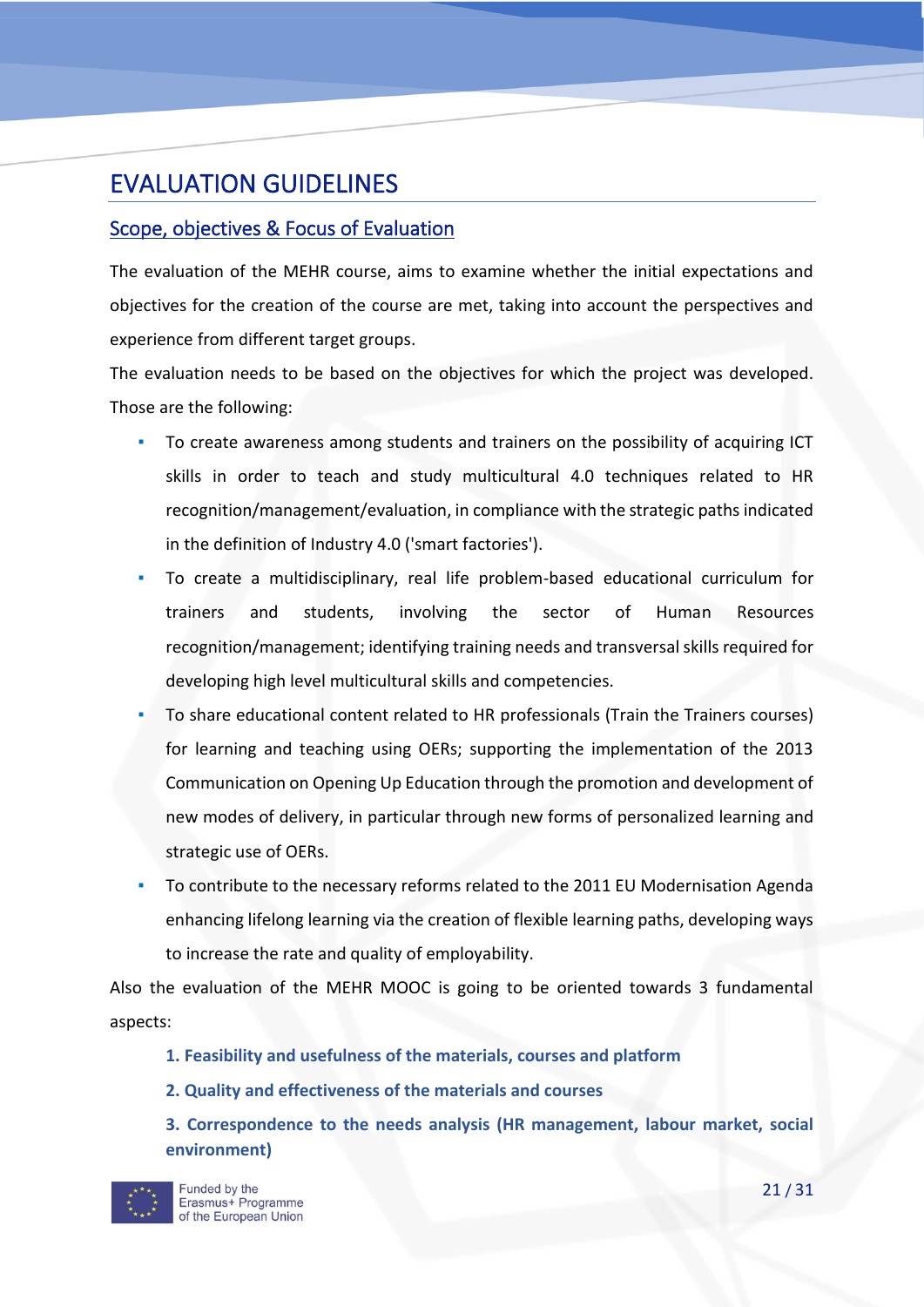## Data Collection & Measuring Methods

For the application of the evaluation strategy, the MEHR Open online Course "Human Resources multicultural recognition and evaluation 4.0" has to be pilot tested in 2 groups of students. The groups should be navigated by a trainer, an adult trainer, educator or professor who can at the end assess the tool in terms of quality and effectiveness.

The tools for measuring the effectiveness of the MEHR MOOC will be the pilot implementation, evaluation questionnaires and surveys for the collection of the feedback from the several target groups.

## Evaluation by Project Experts

During the pilot testing, the Project Experts will be informed about the aim, objectives and the implementation procedure that the consortium followed for the production of the project outputs. The project will be presented to the project experts and they will receive informative and navigating material prior to the testing about all the phases of the project and the experience of its development. For the project experts important sources of information are the following:

- The project narrative: based on the project application the focus should be given on the aim, objectives and expected results
- The project outputs: the 4 IOs were the tangible desired results that should be presented and compared with the initial planning
- The MMEHR Quality Guidelines as they were identified within the IO1 and further developed according to the quality and evaluation procedures followed during the lifetime of the project.

The questionnaire that will be filled in by the project experts is provided in Annex A of the Handbook.

## Evaluation of HR Professionals' Feedback

HR Professionals are a very important target group of the project's results. Their feedback is required in order to identify the level in which the initial objectives for the creation of the MEHR MOOC were achieved and if their expectations are fulfilled. Also, HR professionals will

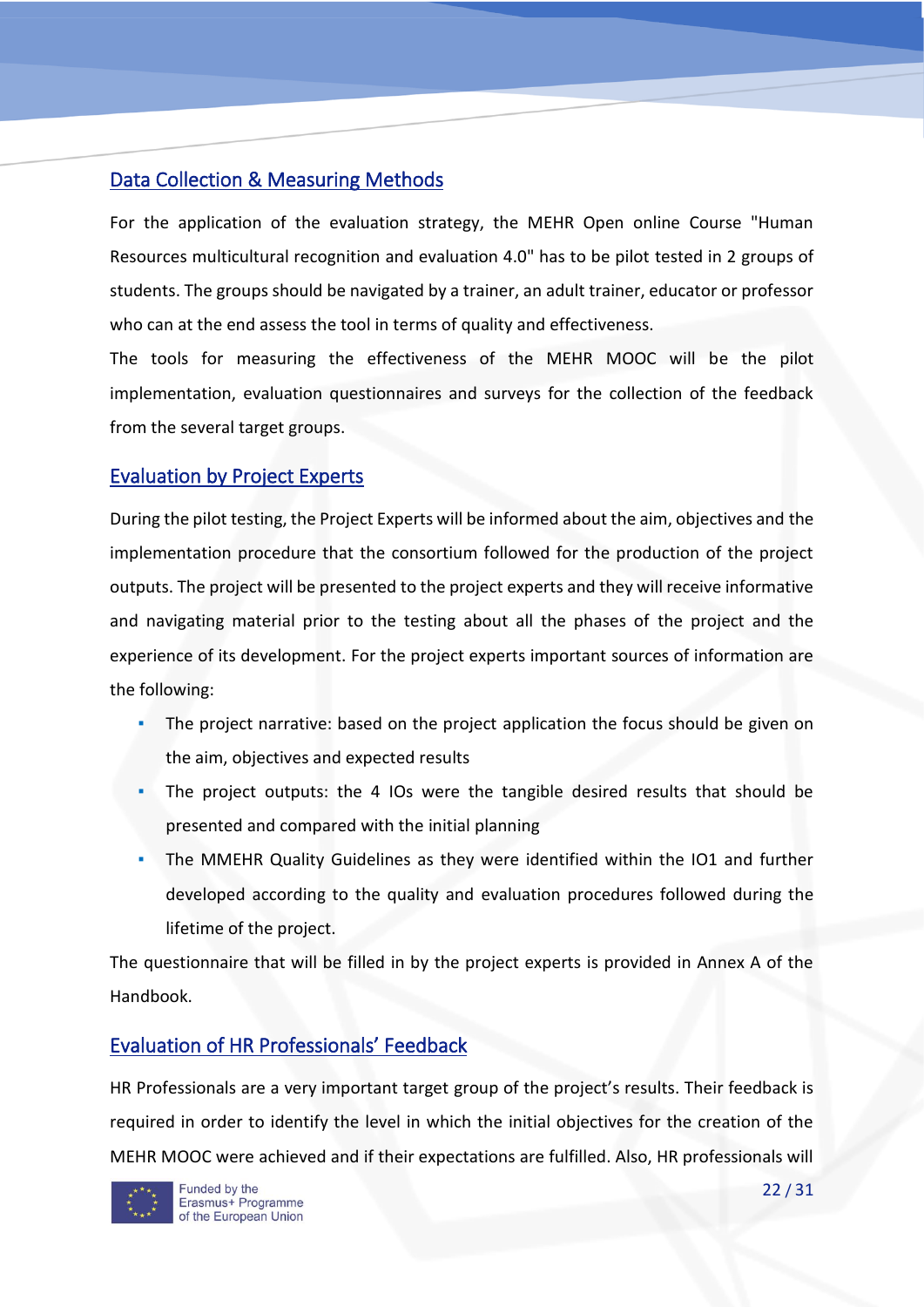validate the correspondence of the created educational content(learning and training material) to the realistic needs of the labour market and the general society.

HR Professionals Evaluation Questionnaire (please see Annex B) has also been developed to collect the necessary feedback from the HR professionals.

## Evaluation of Higher Education Students' Feedback

Students are the wider target group of the MEHR MOOC and the most promising one, for achieving the long term impact of the MEHR MOOC and the project in the overall. This target group will have the opportunity for self evaluation within the completion of each module of the MOOC. Having awareness of the learning scope and the desired skills and competences of the training procedure, the students will be then called to evaluate the MOOC content and pilot testing procedure.

The Higher Education Students Feedback Questionnaire (please see Annex C) that will be distributed to the Higher Education students will consist of 3 parts:

- **1. Evaluation of the MMEHR MOOC and the Pilot testing procedure**
- **2. Assessment of Theoretical skills (before and after the pilot testing)**
- **3. Assessment of Practical skills (before and after the pilot testing)**

This holistic approach ensures that the partnership will acquire an integrated feedback from the students' perspective. Also, the students will be easily navigated to the 2nd and 3rd parts of the questionnaires, after they have completed all self evaluation tests within the separate modules. Theoretical and Practical Skills are a set of "expectations'' that were identified in the MEHR Quality Guidelines and are correlated to the MEHR learning objectives and learning outcomes.

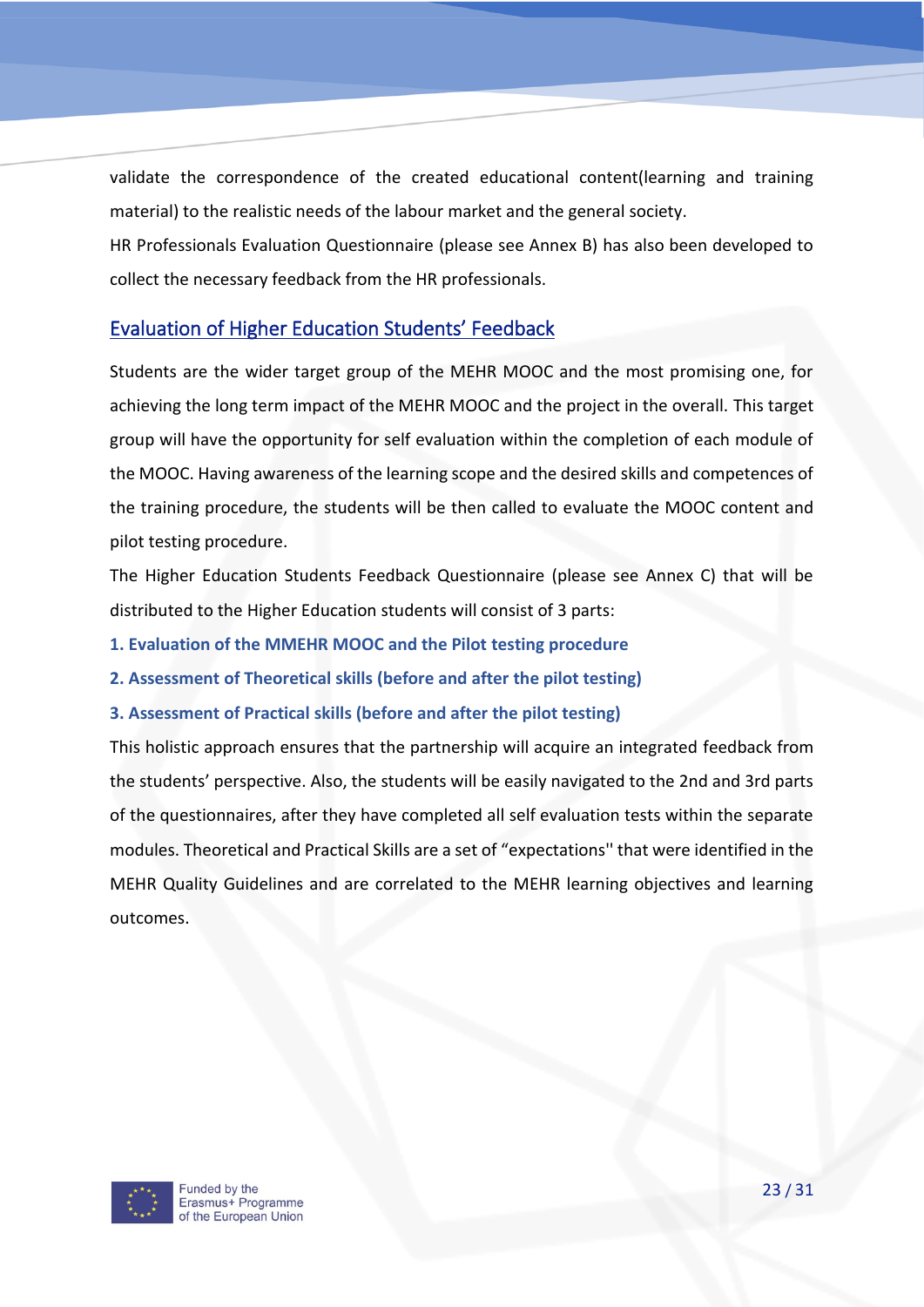## VERIFICATION & VALIDATION GUIDELINES

## Evaluation Report & Actions

Following the piloting processes that will be carried on during the LTTA events, the survey data will be aggregated and analyzed descriptively. The evaluation report will contextualize the different kinds of data (i.e., qualitative and quantitative); for example, patterns showing in the questionnaires might be compared or contrasted to findings from the interviews, and conclusions will be summarized to point out emerging findings as a single set of assertions (supported by data of all types) that relate to the evaluation objectives outlined above.

The evaluation report will be the basis of an informed revision of the test instruments and will have a rather conclusive character and summarize findings, experiences and conclusions of the whole project in connection with the findings of the piloting process.

The report will serve as a basis for discourse accompanying online meetings and further processes of informal exchange (such as E-mails or bilateral video conferences) will be used to exchange feedback and hold discussions that are productive for all project partners and their subsequent works.

For the project partners responsible for course module and MOOC contents, the evaluation report will offer a basis and valuable hints for revising the contents with special consideration of feasibility, usefulness, quality, and effectiveness. This way, the report will contribute to an informed revision of contents. Moreover, the evaluation report will be particularly significant also beyond the project context because subsequent research works will benefit from the summarized evaluation findings and have a basis to draw upon when further improving or developing contents. Also, with regards to the ongoing use of the contents developed in the MMEHR project, the evaluation data will help future users to better understand their background, development, and potential.

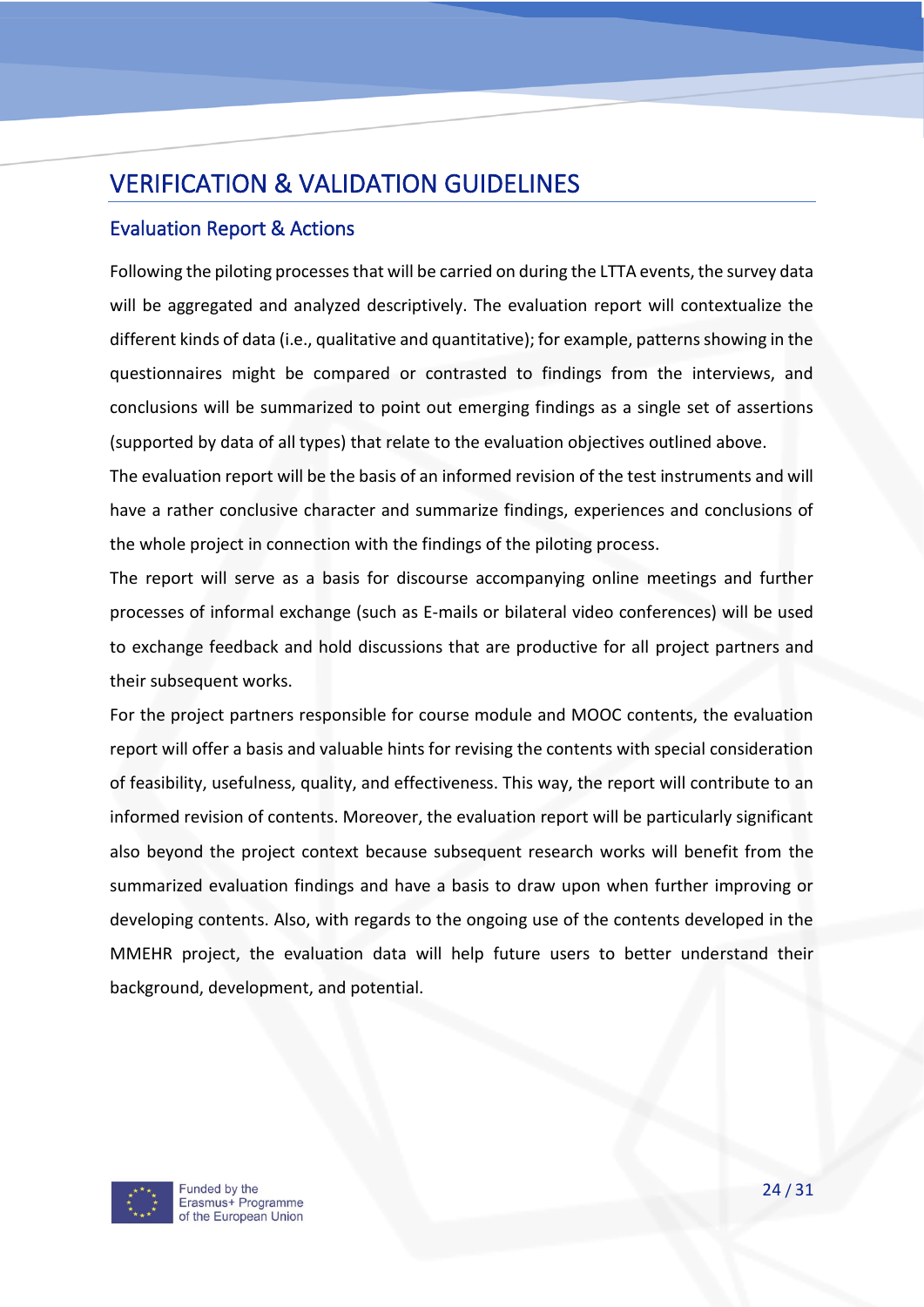## ANNEXES

## **ANNEX A: Implementation & Performance Criteria Questionnaire**

1. Do you think that the project has served its initial aim to encourage the teaching/learning procedure in the HR area of an advanced set of multidimensional and multicultural 4.0 skills (Industry 4.0 'smart factories')? To which level do you think that this was achieved

(1:Low, 2:Fair, 3:Good, 4:Excellent)

2. In which level do you think that the MMEHR project addresses the following?

(1:Low, 2:Fair, 3:Good, 4:Excellent)

-improvement of the level of key competences and skills

-its products and learning and training material are relevant to the needs of the labour market

-the project contributes to the creation of successful integration strategies

-the project contributes to a more cohesive society

3. Please evaluate the quality of the Intellectual Outputs (1:Low, 2:Fair, 3:Good, 4:Excellent)

IO1: Quality Guidelines for Human Resources multicultural recognition and evaluation 4.0 techniques

IO2: Curriculum design "Human Resources multicultural recognition and evaluation 4.0"

IO3: MMEHR Open online Course "Human Resources multicultural recognition and evaluation 4.0"

4. Do you have any comments or remarks regarding the MMEHR project or its produced IOs? (short answer)

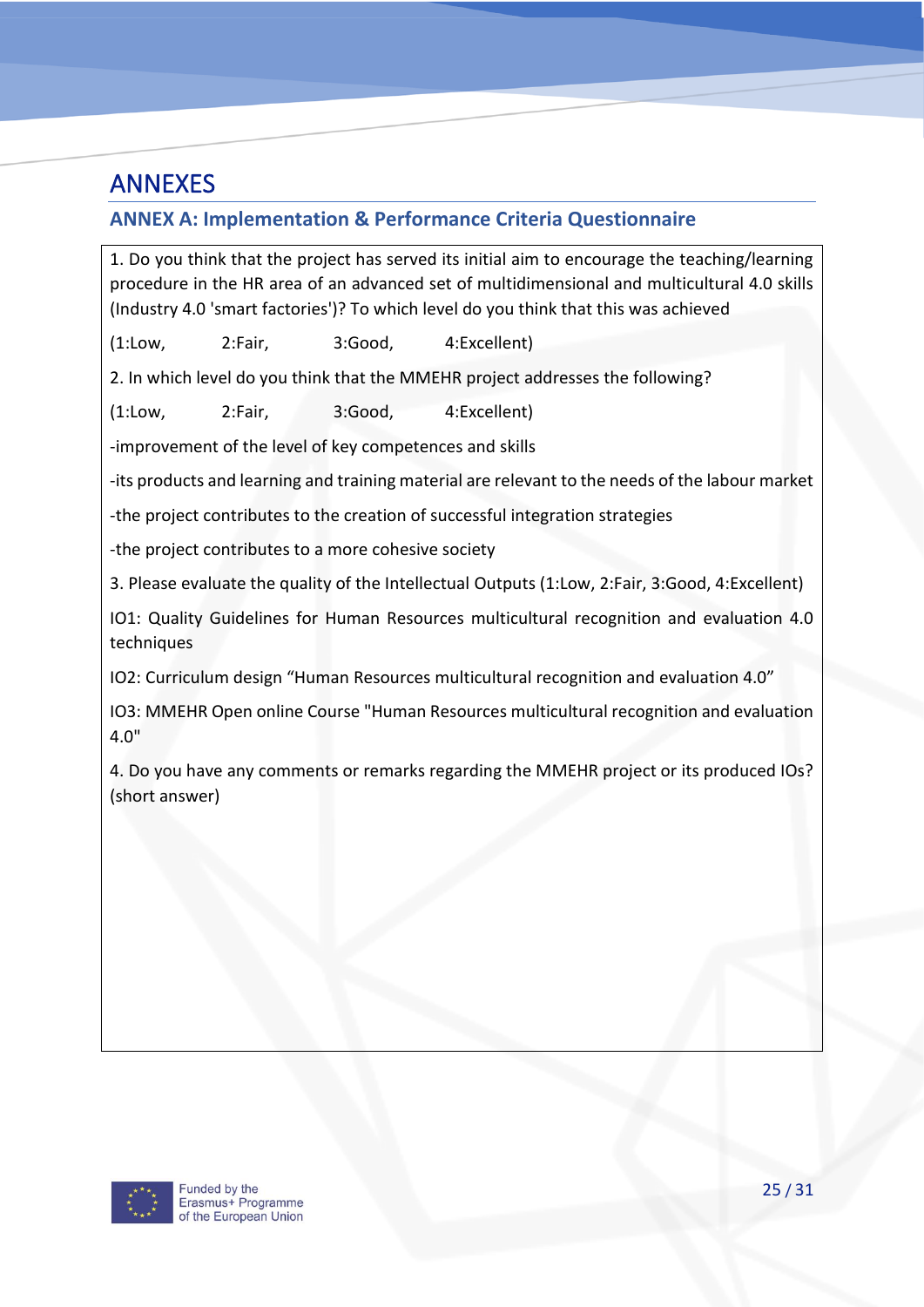## **ANNEX B: HR Professionals Evaluation Questionnaire**

 1. Do you think that the MEHR MOOC, as learning and training material, has served its initial aim to encourage the teaching/learning procedure in the HR area of an advanced set of multidimensional and multicultural 4.0 skills (Industry 4.0 'smart factories')? To which level do you think that this was achieved

(1:Low, 2:Fair, 3:Good, 4:Excellent)

2. In which level do you think that the MMEHR MOOC product addresses the following? (1:Low, 2:Fair, 3:Good, 4:Excellent)

-improvement of the level of key competences and skills

-its products and learning and training material are relevant to the needs of the labour market

-the project contributes to the creation of successful integration strategies

-the project contributes to a more cohesive society

3. Please evaluate the MEHR MOOC in terms of (scale 1:Low, 2:Fair, 3:Good, 4:Excellent)

-the quality of the content

-usefulness

-learning environment (platform)/experience of the user

-correspondence to the needs analysis (labour market, working environment, society)

4. Did the MEHR MOOC meet your initial expectations? Please elabore:

(short answer)

5. Do you have any comments or remarks?

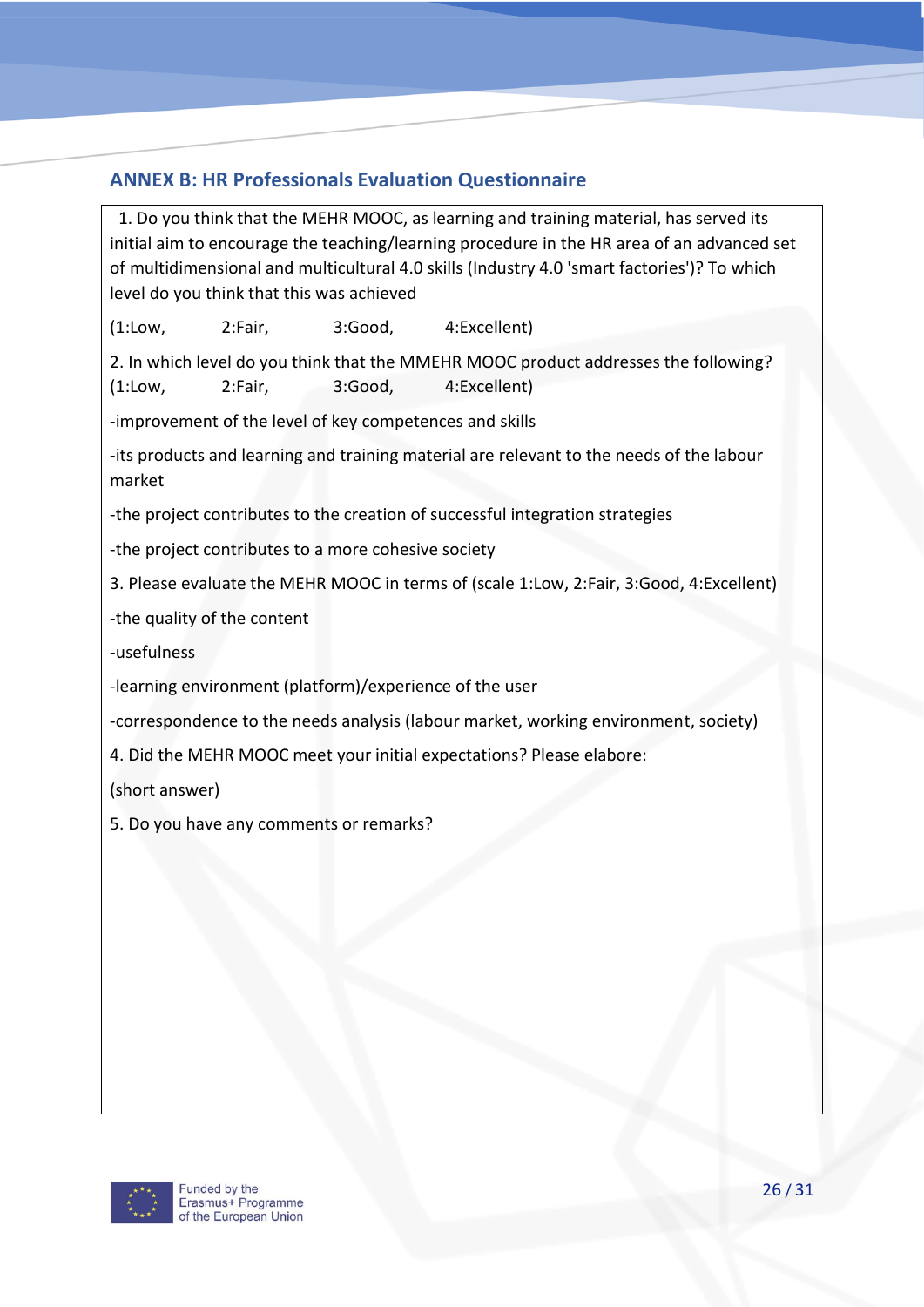## **Annex C: Questionnaire for the Higher Education students**

### **1. Evaluation of the MEHR MOOC and the Pilot testing procedure**

 1. Do you think that the MEHR MOOC, as learning and training material, has served its initial aim to encourage the teaching/learning procedure in the HR area of an advanced set of multidimensional and multicultural 4.0 skills (Industry 4.0 'smart factories')? To which level do you think that this was achieved

(1:Low, 2:Fair, 3:Good, 4:Excellent)

2. In which level do you think that the MMEHR MOOC product addresses the following? (1:Low, 2:Fair, 3:Good, 4:Excellent)

-improvement of the level of key competences and skills

-its products and learning and training material are relevant to the needs of the labour market

-the project contributes to the creation of successful integration strategies

-the project contributes to a more cohesive society

3. Please evaluate the MEHR MOOC in terms of (scale 1:Low, 2:Fair, 3:Good, 4:Excellent)

-the quality of the content

-usefulness

-learning environment (platform)/experience of the user

-correspondence to the needs analysis (labour market, working environment, society)

4. Did the MEHR MOOC meet your initial expectations? Please elabore:

(short answer)

5. Do you have any comments or remarks?

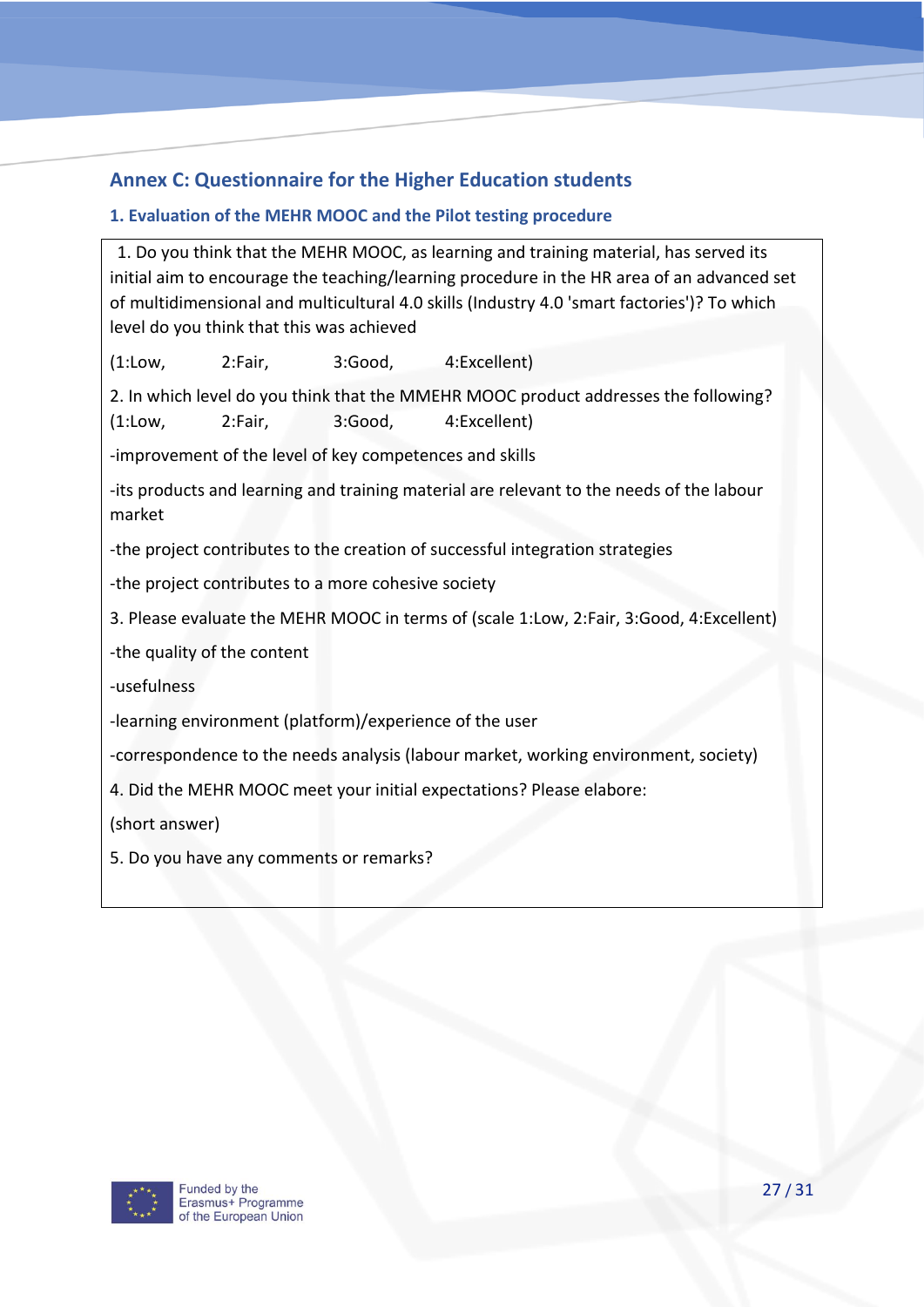#### **2. Assessment of Theoretical skills (before and after the pilot testing)**

**1. Please read carefully the following skills and mark the level of your performance or the possession in each timeframe (scale 1:Low, 2:Fair, 3:Good, 4:Excellent)**

#### **Before undertaking MEHR Lessons**

-Knowledge of role of HR in organizational and institutional management

-Active understanding of the concept of multiculturalism and diversity

-Active understanding of principles of intercultural communication

-Understanding of importance of ethics in multicultural HR management

-Understanding the concept of leadership etc.

**Upon completion of the MEHR Lessons**

-Knowledge of role of HR in organizational and institutional management

-Active understanding of the concept of multiculturalism and diversity

-Active understanding of principles of intercultural communication

-Understanding of importance of ethics in multicultural HR management

-Understanding the concept of leadership etc.

1. Do you think that the MEHR MOOC, as learning and training material, has served its initial aim to encourage the teaching/learning procedure in the HR area of an advanced set of multidimensional and multicultural 4.0 skills (Industry 4.0 'smart factories')? To which level do you think that this was achieved

(1:Low, 2:Fair, 3:Good, 4:Excellent)

2. In which level do you think that the MMEHR MOOC product addresses the following? (1:Low, 2:Fair, 3:Good, 4:Excellent)

-improvement of the level of key competences and skills

-its products and learning and training material are relevant to the needs of the labour market

-the project contributes to the creation of successful integration strategies

-the project contributes to a more cohesive society

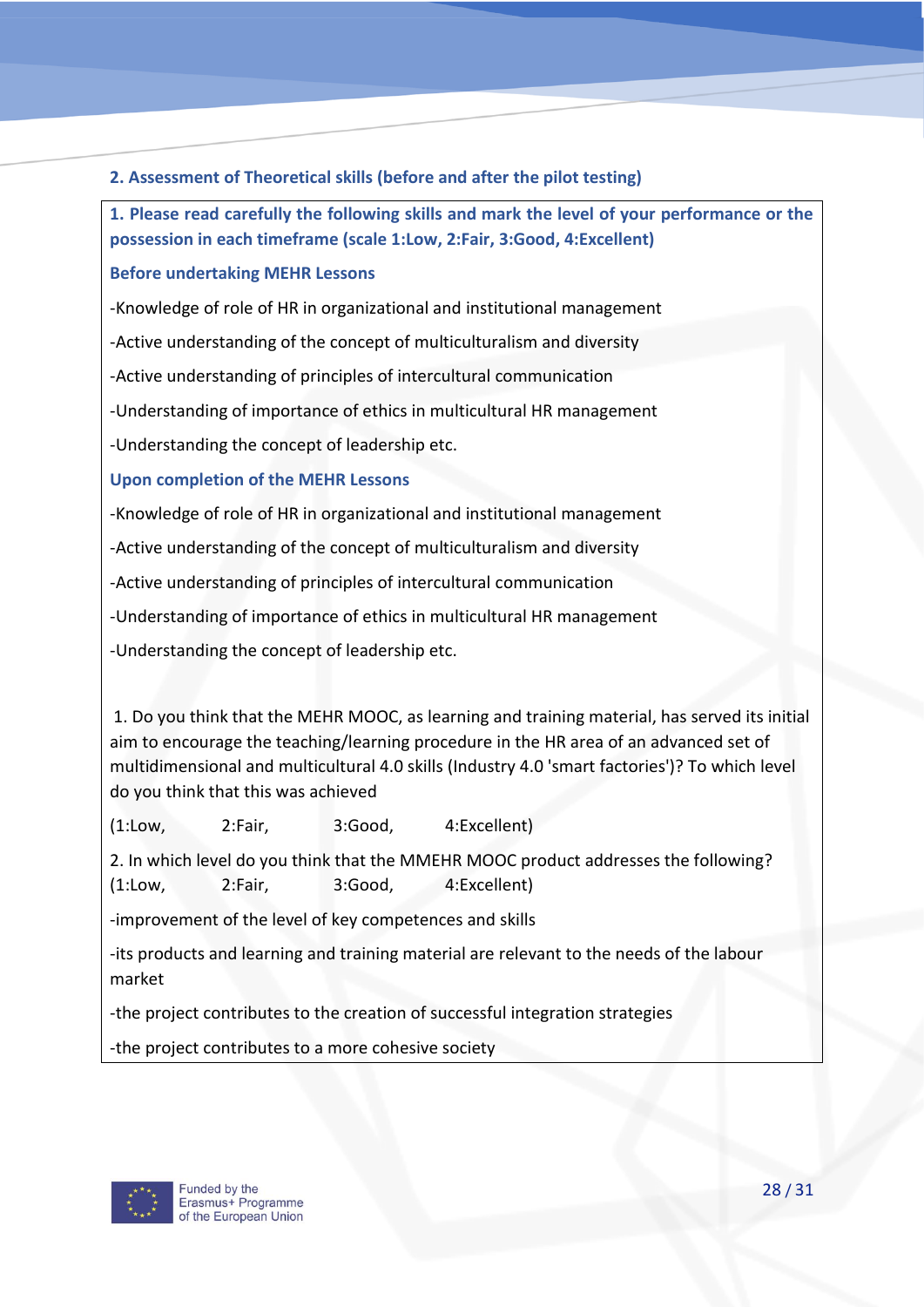3. Please evaluate the MEHR MOOC in terms of (scale 1:Low, 2:Fair, 3:Good, 4:Excellent) -the quality of the content

-usefulness

-learning environment (platform)/experience of the user

-correspondence to the needs analysis (labour market, working environment, society)

4. Did the MEHR MOOC meet your initial expectations? Please elabore:

(short answer)

5. Do you have any comments or remarks?